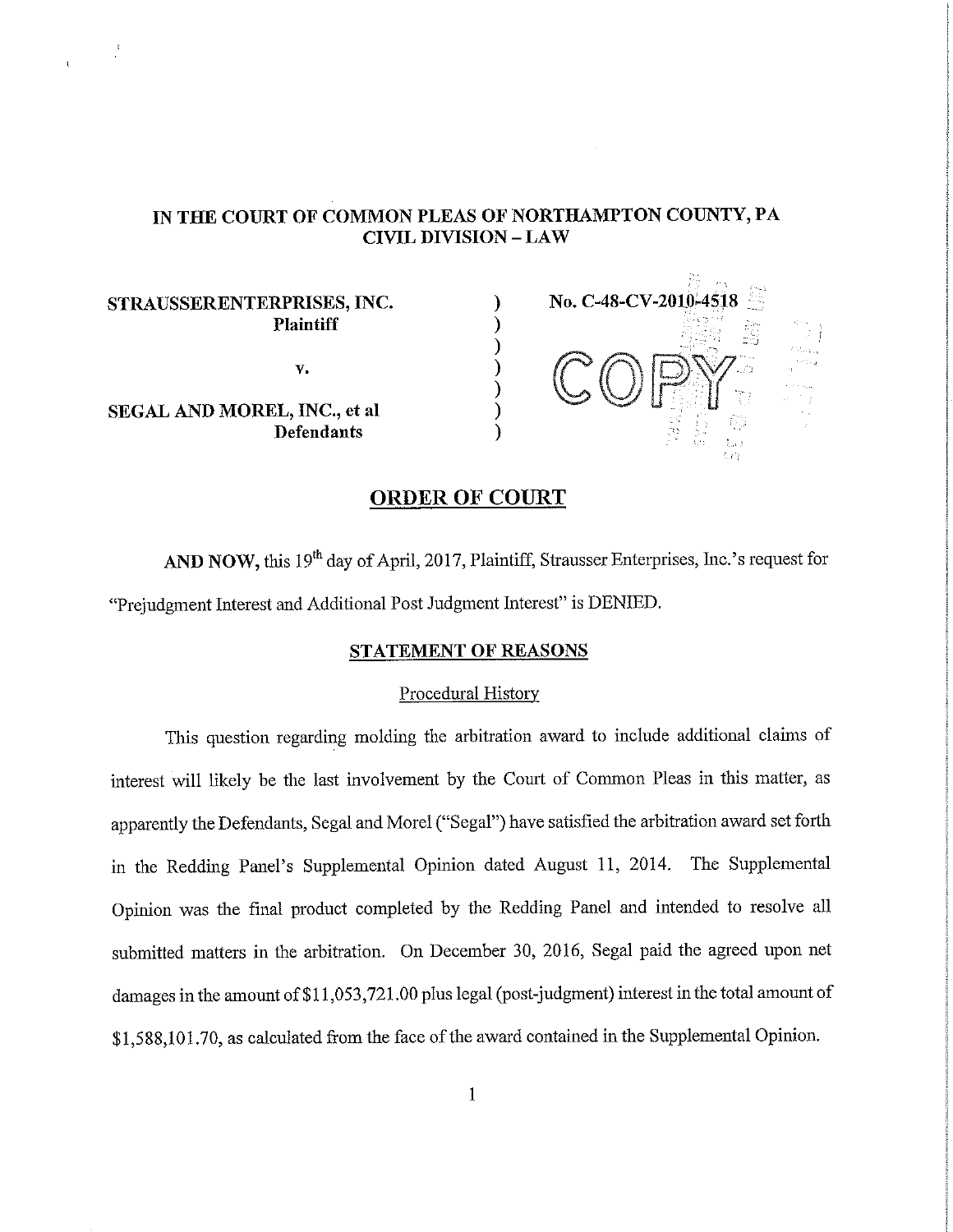In order to best explain this decision, we should provide relevant background. On September 26, 2012, the Redding Arbitration Panel entered a Majority Opinion and Arbitration Award in favor of Strausser Enterprises, Inc. ("SEI"). The award in totality set forth the following eight (8) provisions:

- $(1)$  An award to SEI in the amount of \$9,515,341.00, plus interest, against all of the Defendants, jointly and severally, on the Phase II damage claim relating to the Buyback:
- (2) An award to SEI in the amount of \$5,909,974.00 plus interest, against all of the Defendants, jointly and severally, on the Phase III damage claim relating to the Buyback:
- (3) An award to SEI in the amount of \$79,145.00, plus interest, against all of the Defendants, jointly and severally, on the soil and erosion claim;
- (4) An Award to SEI in the amount of \$150,000,000.00, plus interest, against all of the Defendants, jointly and severally, on the Supervision claim;
- (5) An award to SEI in the amount of \$45,261.00, plus interest, on the Bike Path claim:
- (6) An award for a subsequent hearing to determine the amount of SEI's counsel fee award:
- (7) An award to SEI against all of the Defendants compelling them to convey all lots still in their possession in Phase II to SEI for \$50,000.00/lot; and
- (8) An award to SEI against all of the Defendants compelling them to convey all lots still in their possession in Phase II to SEI for \$74,000.00/lot.

After the initial award, SEI filed a Post Hearing Brief seeking a modification of the initial

award, as SEI requested an additional award in its favor of \$186,890.00 for attorney's fees. Apparently, no action was taken regarding that claim by the Redding Panel. Thereafter, Segal filed a Petition to vacate the award and/or reopen the arbitration process before the Court of Common Pleas. That Petition was denied by the Honorable Craig A. Dally and appealed to the Superior Court. At the time that Segal filed its first appeal, a proceeding was held before Judge Dally to establish the appeal bond required to be posted by Segal while the matter moved through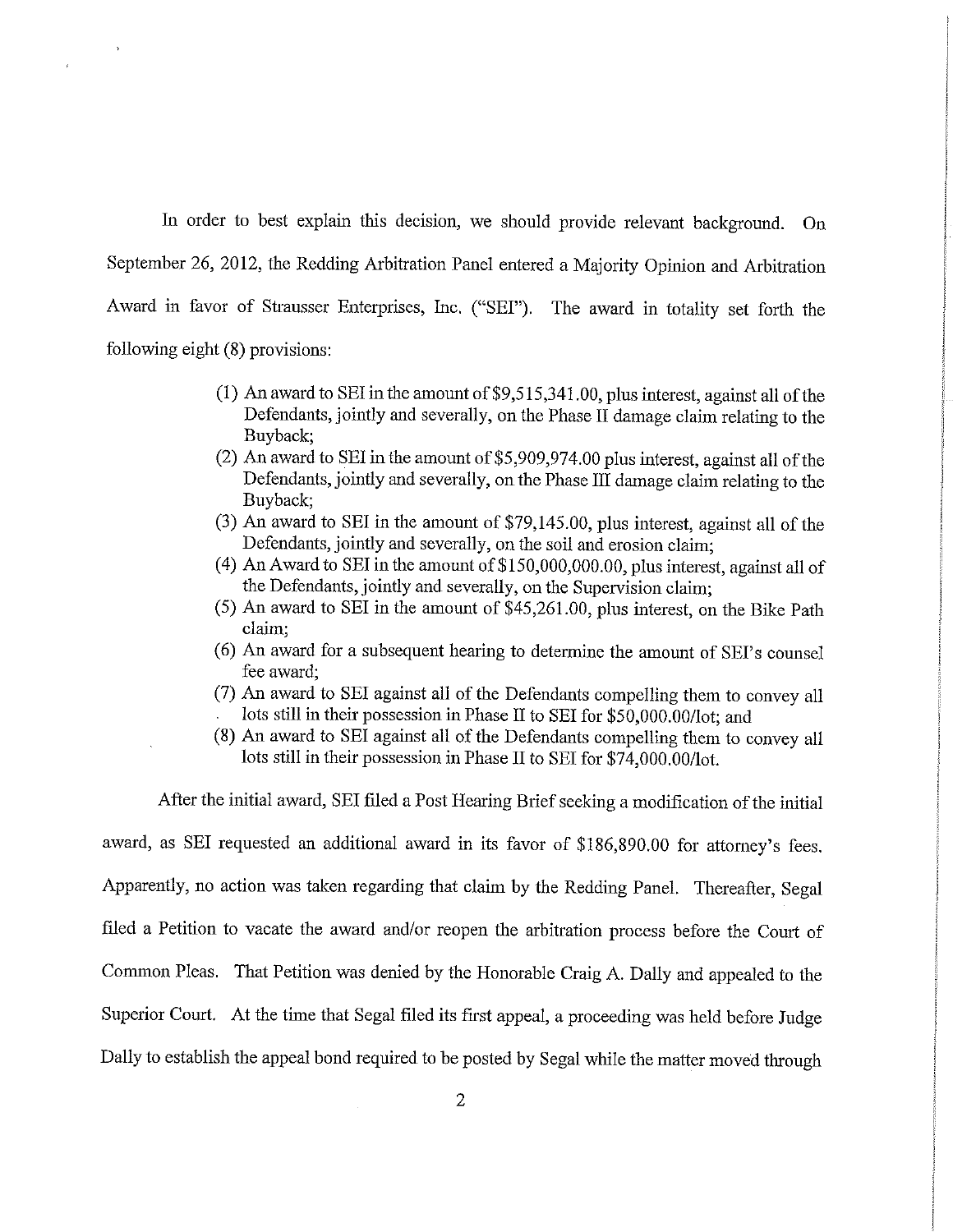the Appellate Courts. Specifically, Judge Dally entered an Order in conformance with Chapter 17 of the Pennsylvania Rules of Appellate Procedure in which he reduced the total award of \$15,699,721.00 by the sum of \$4,646,000.00 which represented the amount of money that SEI was required to pay to Segal to transfer the real estate awarded to SEI in paragraphs 7 and 8 of the original award. Once calculated, Judge Dally multiplied the remaining dollars by one hundred twenty (120%) percent which resulted his directive to Segal to post bond in the amount of \$13,264,465.20.

By Opinion filed April 1, 2014, the Superior Court remanded the matter back to the Common Pleas Court with instructions. Specifically, the Superior Court ruled "We conclude that no common law arbitration award exists in this case. Thus the trial court lacked the authority to enter an Order confirming the Redding Panel's Decision and to enter judgment in conformity with that Order." (Opinion, Super Ct., April 1, 2014, p. 16). Specifically, the Superior Court found that the Redding Panel's award was incomplete because SEI's claim for counsel fees was unresolved. As a result, the Redding Panel's Decision did not constitute a common law arbitration award. The remand directed the Court of Common Pleas to return this matter to the Redding Panel in order for them to complete their work.

Upon remand, Judge Dally recused himself and the matter became the assignment of the undersigned. Initially, Segal requested that the matter be returned to the Redding Panel for a de novo review of the entire award and for the appointment of a new panel. We disagreed and remanded the matter to the Redding Panel consistent with the explicit instructions of the Superior Court, that the panel resolve the outstanding claim for attorney's fees.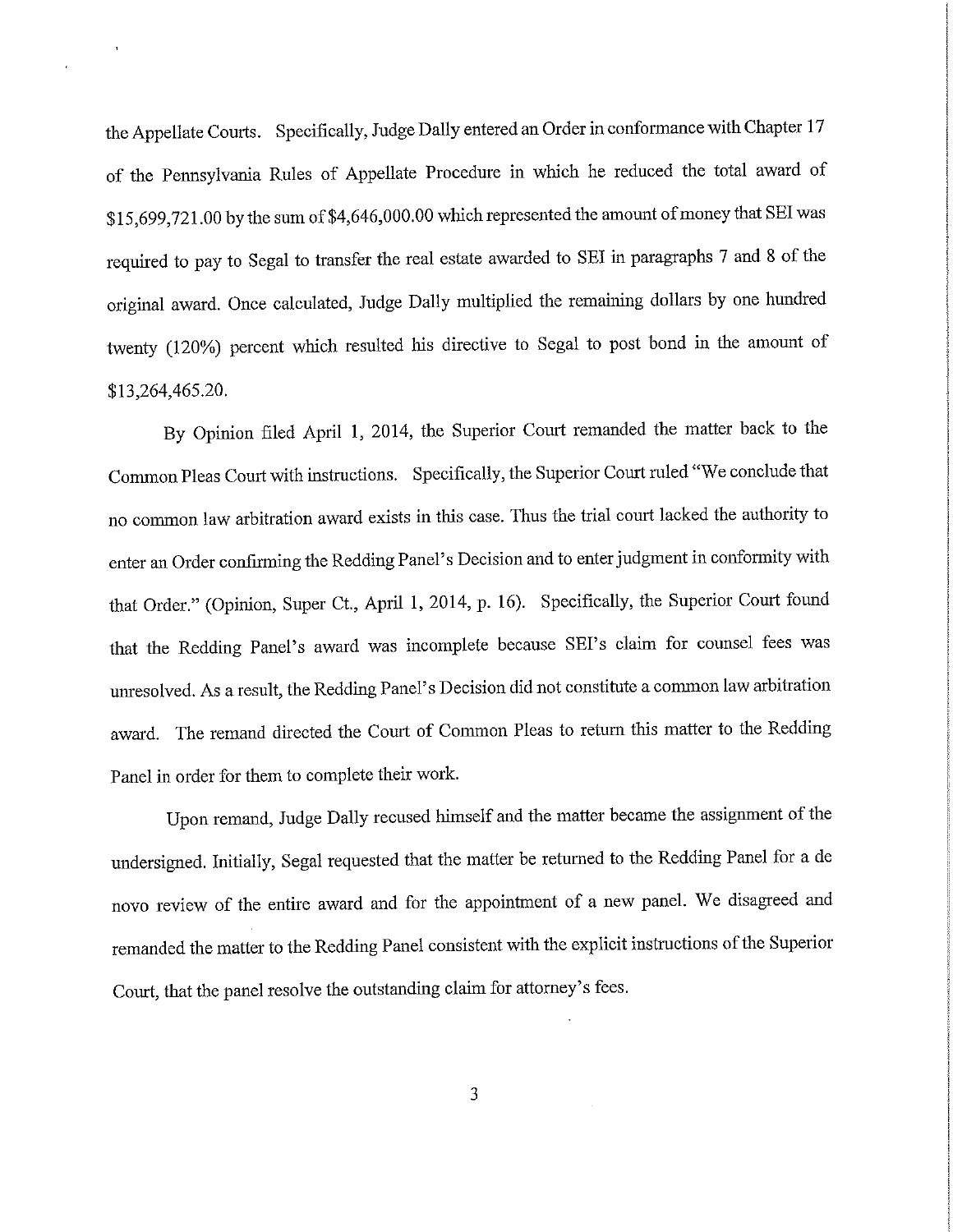On August 4, 2014, the Redding Panel issued its Supplemental Opinion (by majority of the arbitrators) which provided no detail or other directives other than the following one line conclusion: "In light of Strausser Enterprises' withdrawal of its counsel fee claim, these proceedings are concluded and our earlier award in the amount of \$15,699,721.00 stands as the Final Award of this Panel."

Again, SEI sought to confirm the arbitration award. On the other hand, Segal pursued numerous claims for relief, all of which sought to challenge and/or vacate the arbitration award. We denied all challenges pursued by Segal and confirmed on the August 4, 2014 award. Segal filed three (3) separate appeals which were consolidated and brought before the Superior Court. Once again, the parties appeared before the undersigned for the purposes of establishing Segal's bond requirements for its second round of appeal. At that time, the parties agreed to reinstitute or use Judge Dally's calculation for establishing the second appellate bond. In other words, Segal and SEI agreed that the same bond posted for the first Appeal would be posted for the 2014 Appeal.

On July 6, 2016, the Superior Court affirmed judgment in favor of SEI. Segal subsequently filed a Petition for Allowance of Appeal to the Supreme Court. After Segal filed the Petition for Allowance of Appeal to the Supreme Court, SEI returned to the Court of Common Pleas seeking to increase the posted security, arguing that each day the interest calculation on the original judgment was significantly increasing. We denied SEI's request, finding that the initial bond posted by Segal was sufficient to satisfy the potential net judgment due along with legal interest at six (6%) percent.

On December 21, 2016, the Supreme Court denied Segal's Petition for Allowance of Appeal. The arbitration award has now become final.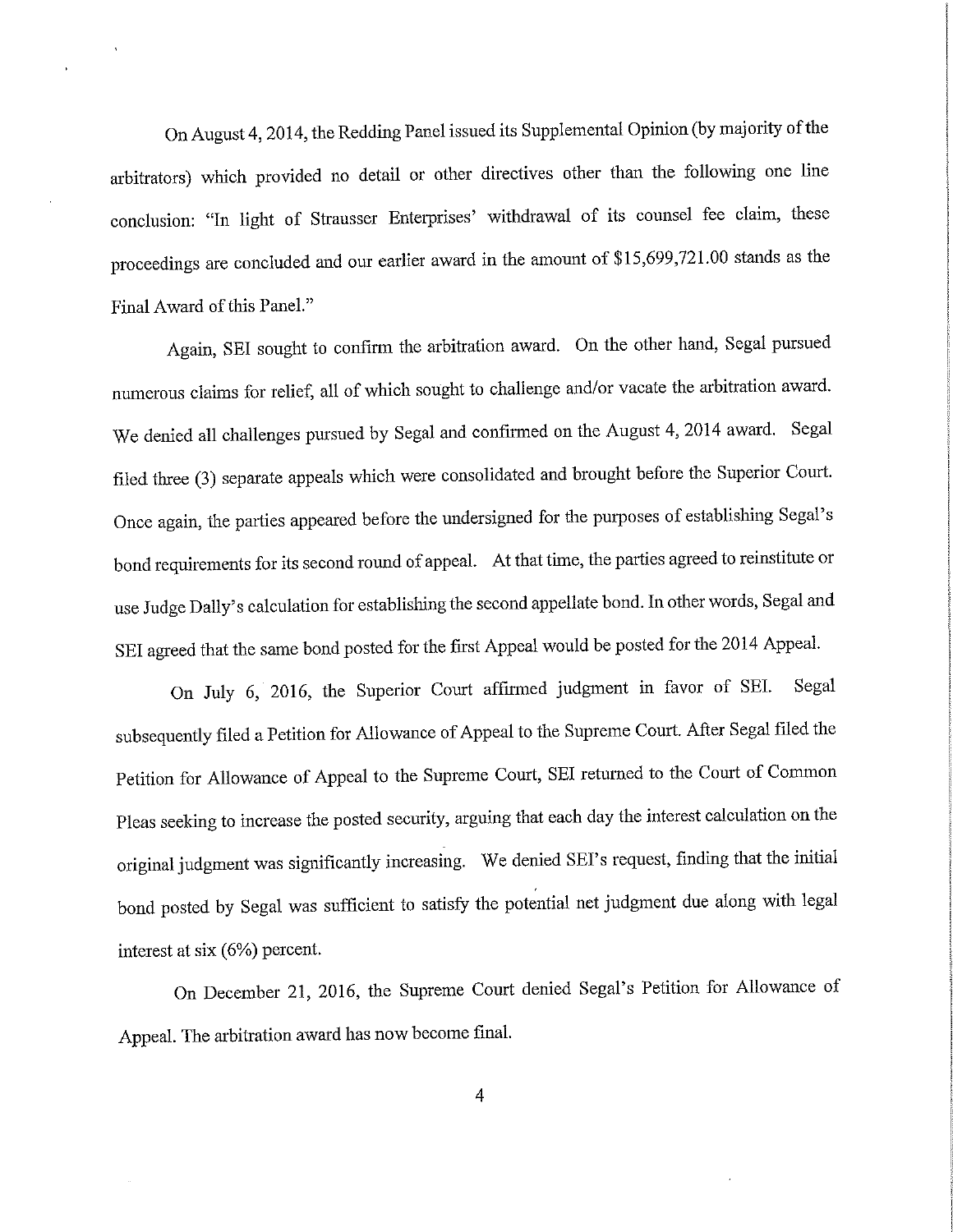On December 30, 2016, Segal paid SEI \$12,641,822.72. The payment represented net damages in the amount of \$11,053,721.00 plus post judgment interest in the amount of \$1,588,101.70, calculated as of the August 4, 2014 Supplemental Opinion issued by the Redding Panel.

The payment was accepted by SEI with the condition that the parties agreed to submit the dispute over the pre-judgment and post-judgment interest claims raised by SEI in the instant Petition. In effect, SEI is seeking to mold the award to increase the interest due on the arbitration award, with interest to be calculated as follows: (1) on the face of the supplemental award in the amount of \$15,699,721.00, without any setoff for the transfer of the real estate; (2) that post-judgment interest should be calculated as of the Original Order entered on September 26, 2012, as the August 2014 Supplemental Award merely reaffirmed the original 2012 Award; and (3) award prejudgment interest due and owing SEI based upon case law and the contractual documents.

#### **DISCUSSION**

During the last "go-round" we refused numerous claims and requests by Segal to review this common law arbitration award. We held that we had no authority to do so given the limits placed on us by the Appellate Courts which have held common law arbitration proceedings are binding and may not be vacated or modified unless it is clearly shown that a party was denied a hearing or that fraud, misconduct, corruption, or other irregularity caused the rendition of an unjust, inequitable or unconscionable award. Sage v. Greenspan, 765 A2d. 1139, 1142 (Pa. Super. 2000) (Citation omitted). "The arbitrators are the final judges of both law and fact and, an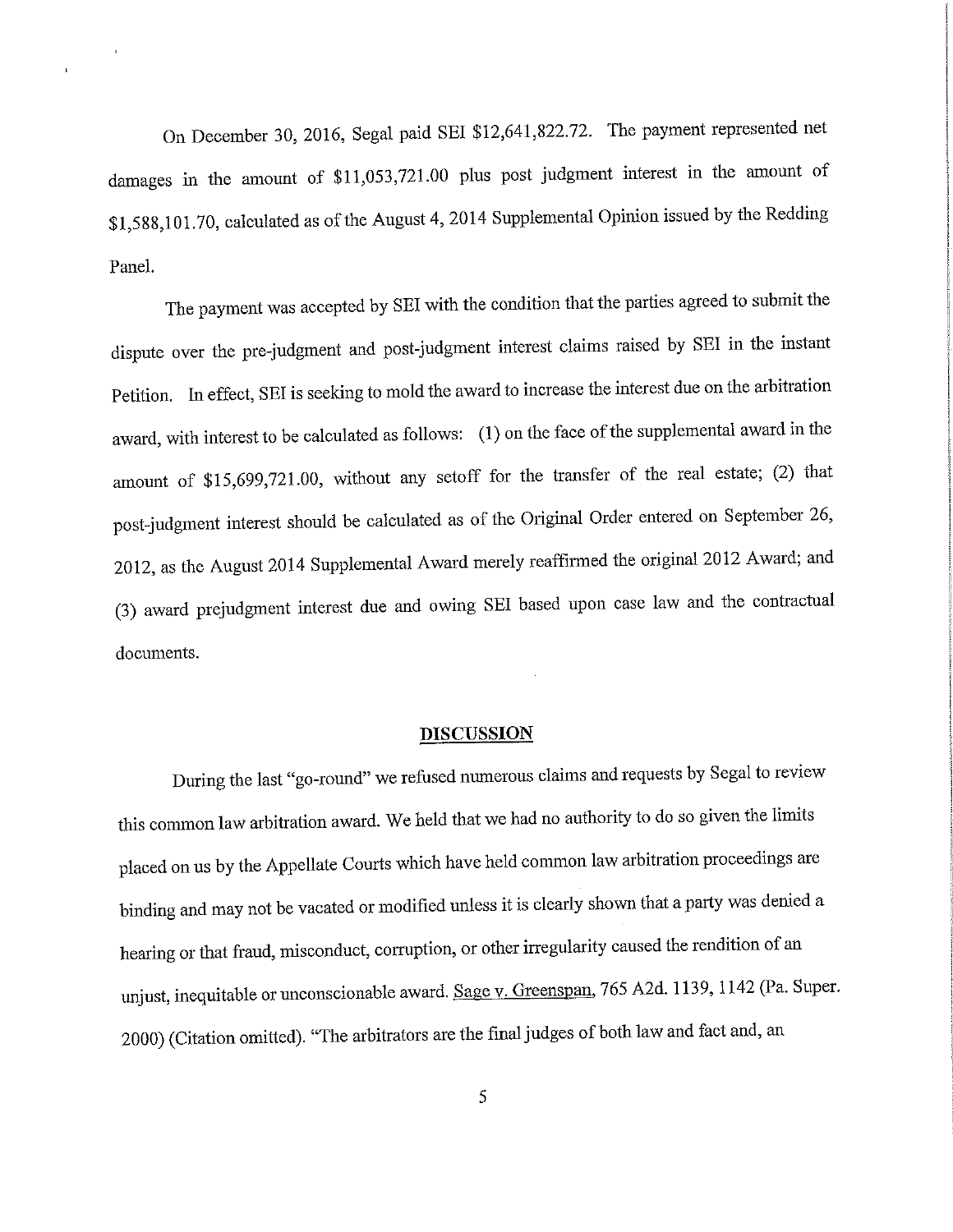arbitration award is not subject to reversal for mistake of either." F.J. Busse Co. v. Sheila Zipporah, LP, 879 A2d. 809, 811 (Pa. Super. 2005) (Citation omitted). "A trial court order confirming a common law arbitration award will only be reversed for an abuse of discretion or an error of law." Prudential Property & Casualty Insurance Co. v. Stein, 453 Pa. Super. 227, 683 A2d. 683, 385 (1996) (Citation omitted). We also noted that these parties opted for common law arbitration in order to remove the courts from this dispute. The parties appointed their own arbitrators, conducted their hearings, and the arbitrators rendered written awards as required by law. Segal raised numerous complaints about the process and the support for the award. The Appellate Courts reject those claims and on December 12, 2016, by operation of the Order of the Supreme Court of Pennsylvania, the arbitration award entered on August 4, 2014, has become a final award.

Now comes SEI, nearly two and one-half years after the Redding Panel rendered its final award, requesting that we modify the award  $-$  the same award that SEI has consistently argued should be judicially stamped as a final, confirmed order. We view this last dispute as a matter where circumstances have been reversed and the parties have now changed places – often referred to as "the shoe is on the other foot."

We will address the claims as follows:

#### I. PREJUDGMENT INTEREST

The original award as set forth above, provided five (5) separate damage calculations with a notation "plus interest" after the monetary award. We went through the award attempting to see whether or not prejudgment interest was contemplated by the arbitrators. Unfortunately, the arbitrators did not provide explicit calculations or explicit dates for when damages accrued (or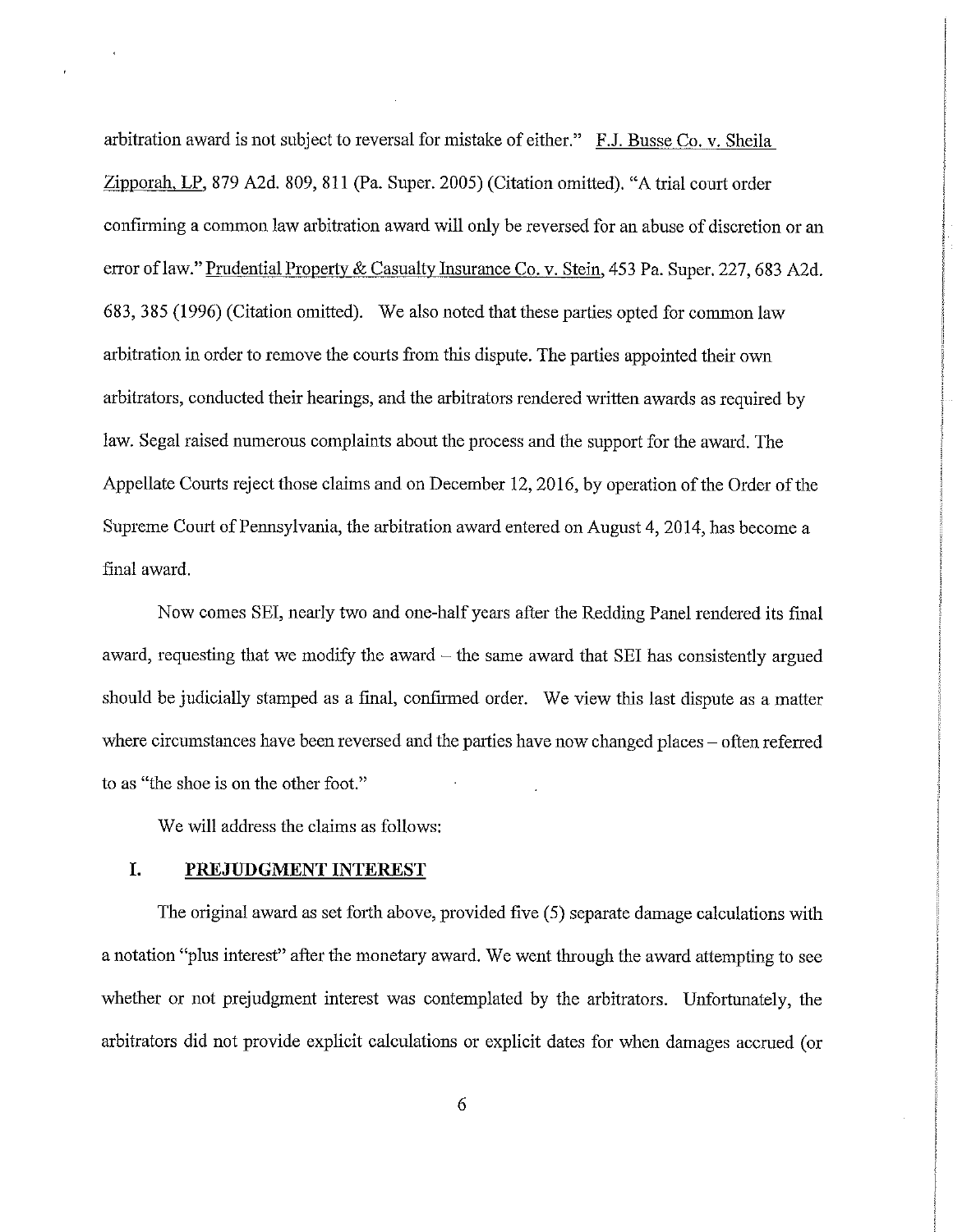were perfected) which would provide the trigger for calculating prejudgment interest. Thus, any award of prejudgment interest would require speculation on our part and as such, it is impossible to accurately and fairly calculate.

Further, as an aside, the entire award provided SEI with what was, in our estimation and as kindly as we can characterize it, an unexpected windfall. We will only address number (1) and (2) of the award as those two paragraphs constituted nearly all of the total dollars awarded to SEI.

In paragraph (1) the majority panel awarded SEI \$9,515,341.00, plus interest and in paragraph (2) the majority panel awarded \$5,909,974.00 plus interest, for damages incurred to SEI for Segal's failure to comply with a "buyback" provision in their Agreement. However, as previously noted, the award did not define the term interest as either pre-judgement or post-judgement, provide a formula for calculating interest, or make any other attempt to quantify the interest.

As we read the Redding Panel's discussion, it appears that the "buyback provision" referenced by the panel were options in favor of SEI to reacquire undeveloped lots at agreed valuations which varied depending upon which Phase the lots where located.

Regarding the lots in Phase II of the development (paragraph (1) of the award), the panel set the trigger date for the buyback provision to be June 11, 2006. As best we can tell, the theory supporting this award is as follows: Segal was aware of SEI's notice to exercise the buyback and failed to sell the lots back to SEI. Instead, Segal built homes on thirty (30) of the lots in Phase II and sold those homes after June 11, 2006, for a total of \$11,015,341.00. The arbitrators determined that Segal should have allowed SEI to buyback those lots at \$50,000.00 each. As we understand the award, the arbitrators required Segal to disgorge every dollar that Segal was paid for the sale of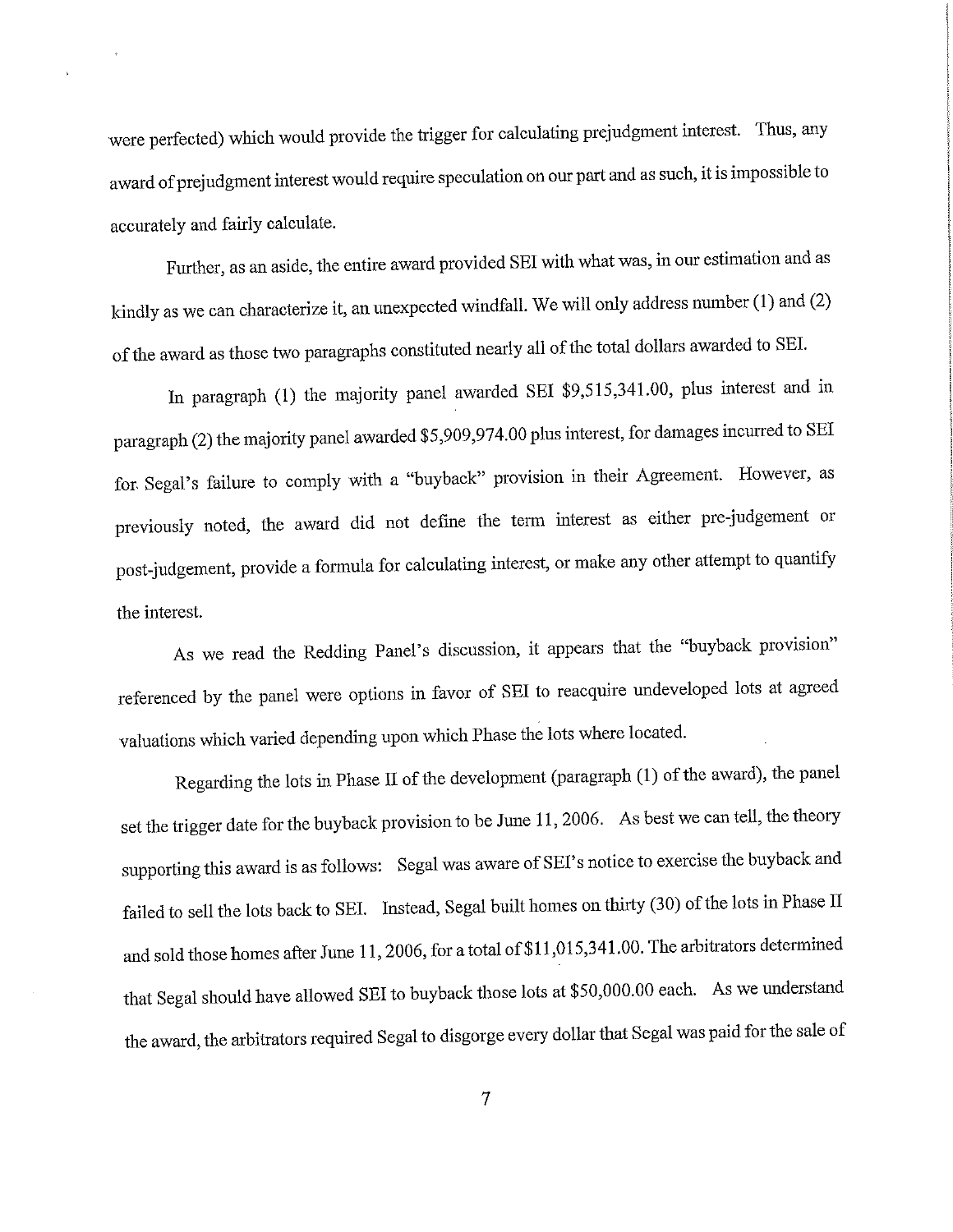the homes. From the \$11,015,341.00 disgorgement, the arbitrators required a setoff in favor of Segal of \$1,500,000.00 (apparently 30 lots x \$50,000.00). Thus, Segal was required to pay to SEI a \$9,515.341.00 penalty for their failure to allow SEI to buyback those lots. In addition, Segal was directed to sell back to SEI any remaining, unsold lots (we assume regardless of the state of development) for \$50,000.00 each. So, under the wisdom of the arbitrators, they penalized Segal not only by requiring them to disgorge the profits that they made from the sale of the finished homes that they built on the lots that they failed to sell back to SEI, but they also penalized Segal by denying Segal the ability to recover the costs of the work and materials expended to build the 30 homes. The logic supporting the amount of the award (the penalty to Segal) is difficult to understand. Further, the arbitrators did not even bother to provide any specific calculation as to when it was that Segal obtained any of the \$11,015,341.00, other than they were sold sometime after June 11, 2006. Even if we would be as offended, as apparently the majority of the arbitration panel apparently was, with regard to Segal's business practices and thought that it was fair and just to exercise our discretion to award pre-judgment interest, we would have no dates for the wrongful sales of the units or the benefit of any calculations made by the arbitrators in order to determine the trigger points when Segal sold the individual lots in order to accurately calculate prejudgment interest on the sale of each unit. Further, if SEI was awarded as a penalty the value of Segal labor and materials in constructing these units, why would pre-judgement interest be reasonable on that penalty?

The discussion is identical as to Phase III (paragraph (2) of the award). The buyback trigger date was February 11, 2006. The price for reacquiring the lots was \$74,000.00. After February 11, 2006, Segal sold 23 units for a total of \$7,611,974.82. The total damages for the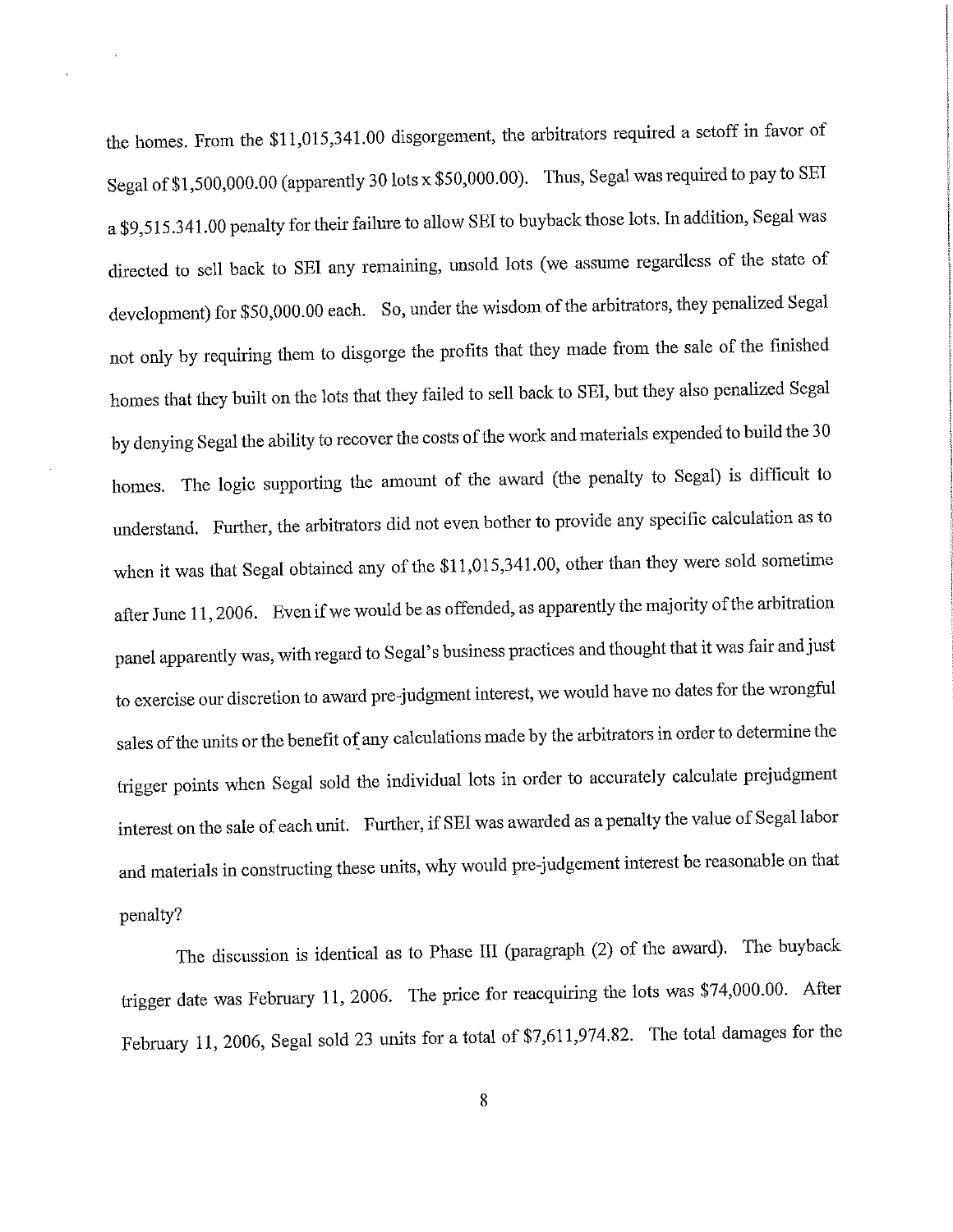wrongful sale of these lots was set by the panel as follows: "\$5,909,974.00  $(\$7,611,974.82$  -\$1,702,000.00)"1 In addition, Segal was also to sell the remaining undeveloped lots in Phase III back to SEI for \$74,000.00 each.

Frankly, we can only assume that: (1) pre-judgment interest was not adequately claimed, argued, or briefed by SEI; (2) that the arbitration panel mistakenly failed to calculate pre-judgment interest; (3) the panel determined that pre-judgement interest should not be awarded; or (4) given the award, that the panel was either too embarrassed to calculate prejudgment interest or they found that it was not necessary to do so because of the windfall obtained by SEI and therefore, declined to make the calculation.

Regardless, we are unwilling to award prejudgment interest.

#### POST JUDGMENT AWARD II.

# a. The Amount of the Award

In addition to the monies that Segal had to disgorge to SEI under paragraphs (1) and (2), Segal was also required to sell the remaining lots in their possession in Phases II and III. Specifically, for those lots still in the possession of Phase II (and we assume that all improvements, including finished or partially finished homes, were included in the directives), SEI was in return required to pay Segal \$50,000.00 for the lots in Phase II and \$74,000.00 for the lots in Phase III as set forth in the buyback agreements.

Shortly after the Supreme Court refused Segal's Allowance of Appeal, Segal opted to stop the bleeding by immediately paying the award plus interest as they believed was appropriate. Therefore, Segal's payment to SEI on December 30, 2016, was in the total amount of \$12,641,822.72 and was calculated as follows. Segal added up the total monies awarded SEI under

<sup>1</sup> The math error is the fault of the Redding Panel.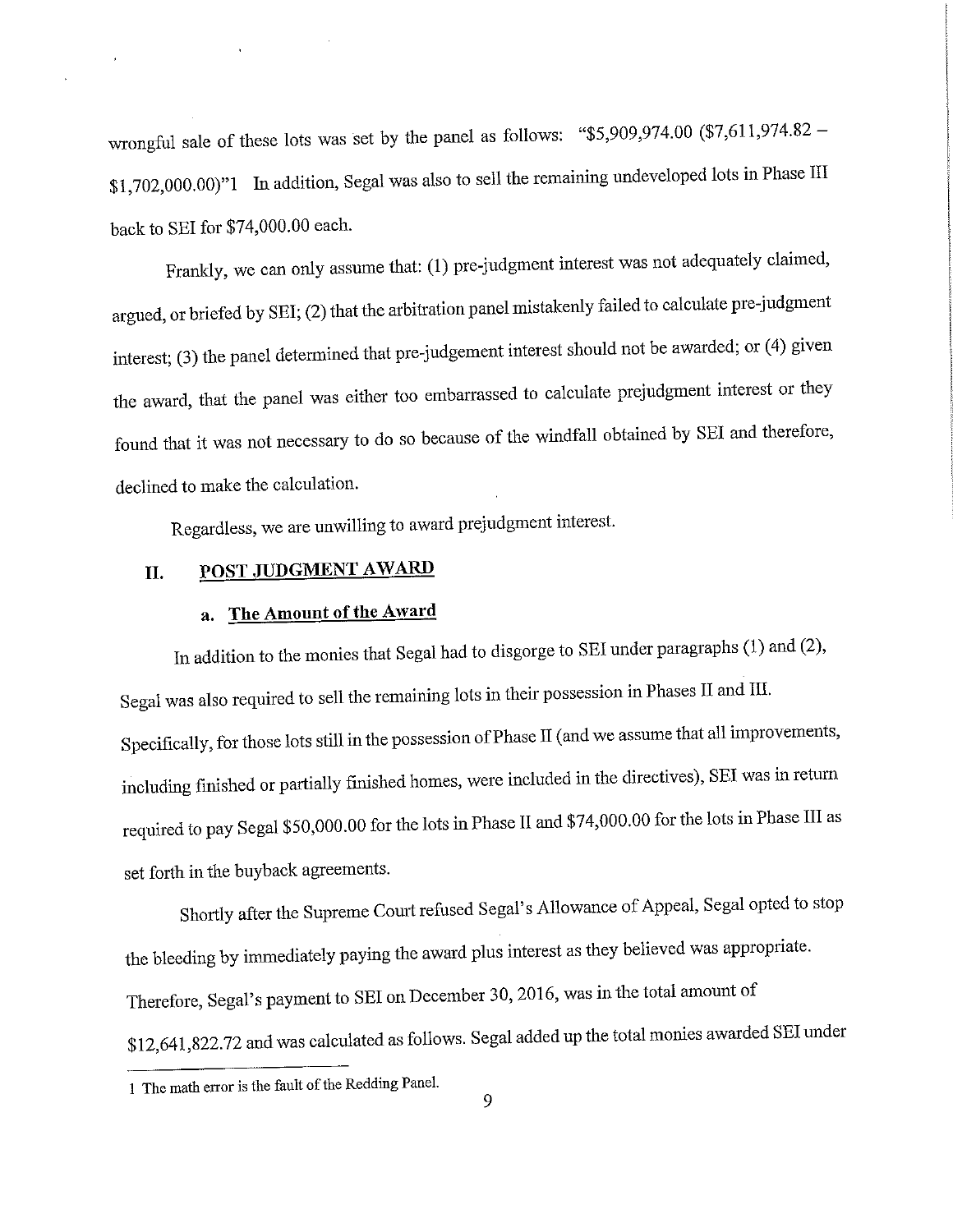paragraphs 1 through 5 of the September 26, 2012 award and set the figure at \$15,699,721.00 and reduced that amount by \$4,646,000.00 representing the costs to SEI for exercising the Option Agreements for the remaining lots in Phase II and III, and from the balance, they paid six (6%) percent interest from the date of the supplemental award (August 4, 2014 at \$1,817.05/day) for a total interest payment of \$1,588,101.72. It is Segal's contention that the supplemental award was the final confirmed award and, therefore, interest only runs from that date.

As expected, SEI disputes Segal's calculation. First, SEI argues that the amount of the award that Segal is required to pay in interest is \$15,699,721.00, the total of the first five (5) paragraphs in which the arbitration panel awarded SEI specific sums of damages. For some unknown reason, SEI seems to believe that Segal was not entitled to take the credit of the monies that SEI owed Segal for the transfer of the lots for Phase II and III. Frankly, SEI's contention is unfair and illogical.

The face of the arbitration award indicated that on September 26, 2012, the Arbitrators believed that SEI incurred damages as a result of Segal's breach of various agreements in the total amount of \$15,699,721.00. In addition, the Arbitrators also found that on September 26, 2012, SEI owed Segal the sum of \$4,646,000.00 under the buyback provisions. Both directives required the competing parties to make payments to the other and as a result, interest should be calculated in favor of both of the parties for the monies owed. We also note that the legal effect of the award encumbered Segal such that they could do nothing with the lots other than hold them until SEI paid the buyback.

As we understand, neither Segal nor SEI paid the other the full amount of the monies required to pay under the award until December 20, 2016. At that time, the parties agreed that set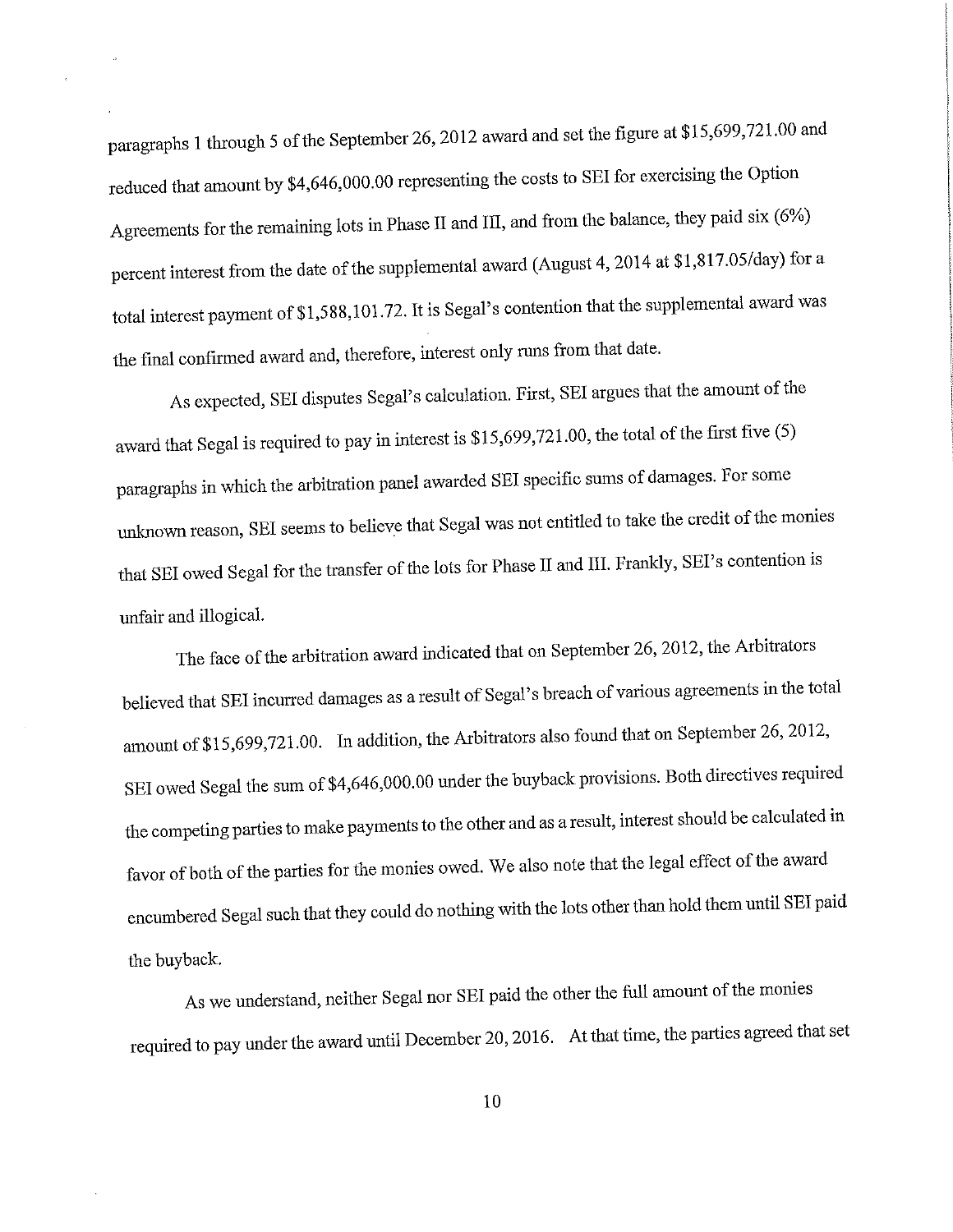offs should be taken and that Segal should pay the net amount of \$11,053,721.00, logic dictates that interest should be paid on that amount.

If SEI is entitled to interest under the award for the total monies owed SEI by Segal, likewise Segal is entitled to interest from SEI for the monies due Segal under the award. Under such a calculation the corresponding interest owed the other cancels out, resulting in a net interest payment of 6% to SEI on the \$11,053,721.00 figure. To require that interest be paid only on the sums due SEI and not the sums due Segal, would be unjust.

# b. Date of the Award For Purposes of Calculating Interest

On the date that the final award was entered, both parties were entitled to immediate performance of the terms of the Order including the payment of monies. Both are entitled to legal interest under 42 Pa.C.S.A. § 8101, at the current legal rate of six (6%) percent per year.

The second claim for post-judgment interest has to do with the date of the final award. There are only two (2) dates under consideration: September 26, 2012 when the initial award was entered, and August 4, 2014 when the supplemental award was entered, after remand from the Superior Court.

SEI argues that the supplemental opinion merely reaffirmed the September 26, 2012 award. That claim appears to be indisputable. Therefore, SEI believes that it should receive post-judgment interest from that date.

Although SEI's argument is logical, we note that Pennsylvania case law recognizes that an arbitrator's award is not final until confirmed by the Court. While Judge Dally confirmed the original 2012 award. The Superior Court found that the arbitration award was defective and did not constitute a final award because on its face, it did not resolve all of the issues before it,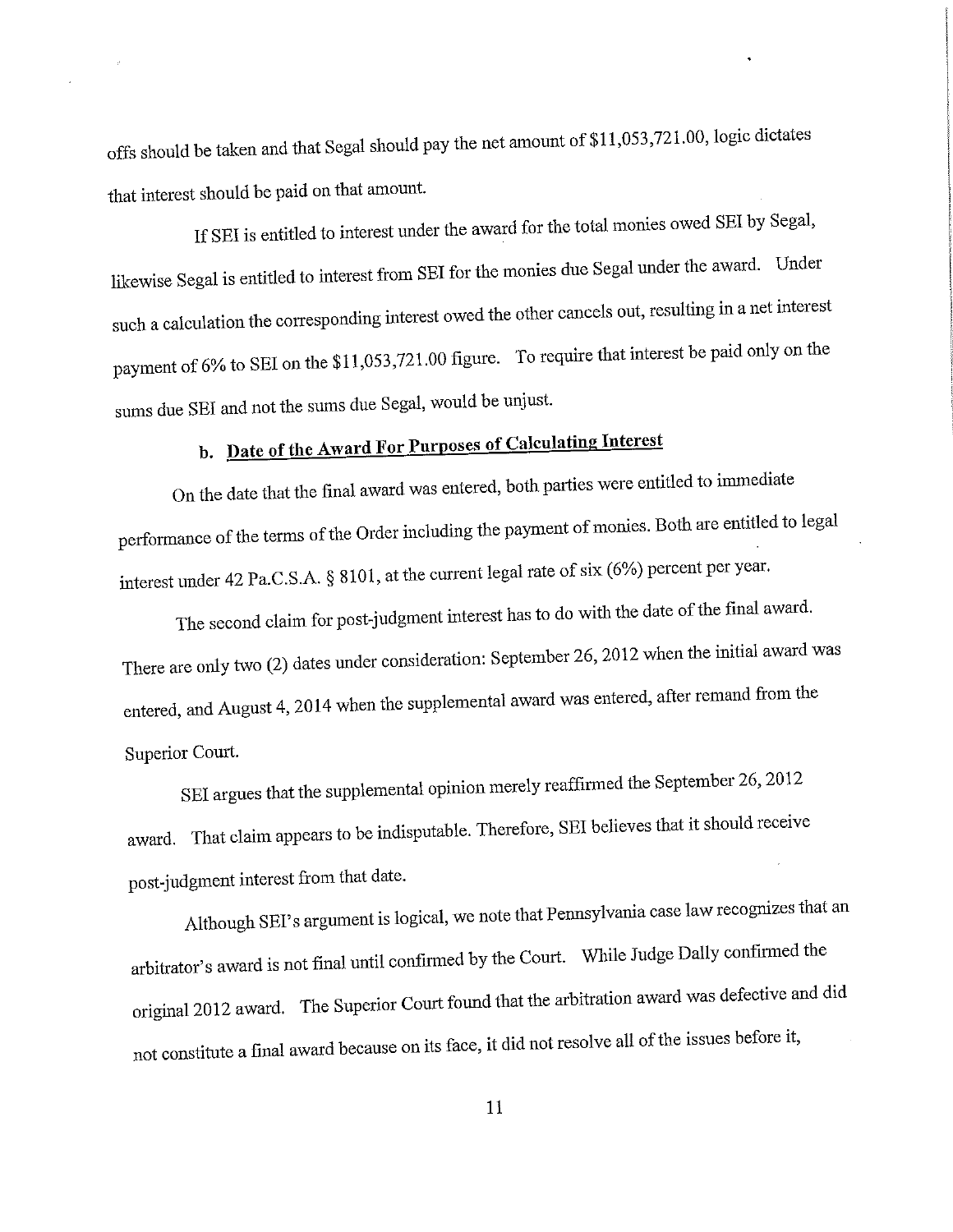specifically SEI's claim for attorney's fees. Further, by the language in the remand, the Superior Court left unresolved all attacks raised by Segal in its Appeal. The Superior Court merely vacated the confirming Order and directed remand so that the arbitration panel could complete its work.

Once the Superior Court found that the arbitrator's award was defective and that the Common Pleas Order confirming the award was to be vacated and remanded back to the arbitration panel, we believe the legal status of the September 26, 2012 confirming court order was that it was void in ab initio. In other words, that it was never a proper or final order because the underlying arbitration award was defective, and as a result, legal interest cannot accrue on the defective award.

After the matter was remanded to the arbitration panel, SEI's counsel, by operation of his letter of June 9, 2014, withdrew the open, unresolved claim for attorney's fees due SEI.

On August 4, 2014, the panel rendered its five page Supplemental Opinion. The discussion within the opinion noted that Segal requested the opportunity to appear before the Panel for further proceedings (we assume to be hearings and/or argument). SEI opposed the request, apparently taking the position that by withdrawing the request for attorney's fees, the remand directive was now moot. The Panel's discussion within the Supplemental Award noted, based on SEI's withdrawal of the claim for attorney's fees, they were denying Segal an opportunity to hold any additional proceedings and declared that, "As of June 9, 2014, all matters submitted by the parties have been decided..." See Supplemental Opinion 8/4/2014, page 5. Thereafter, the Supplemental Opinion contained a final observation "...our earlier Award in the amount of \$15,699,721 stands as the Final Award of this Panel." Id. However, the panel failed to address the underlying confusion/contradiction regarding interest as they declared June 9, 2014 to be the date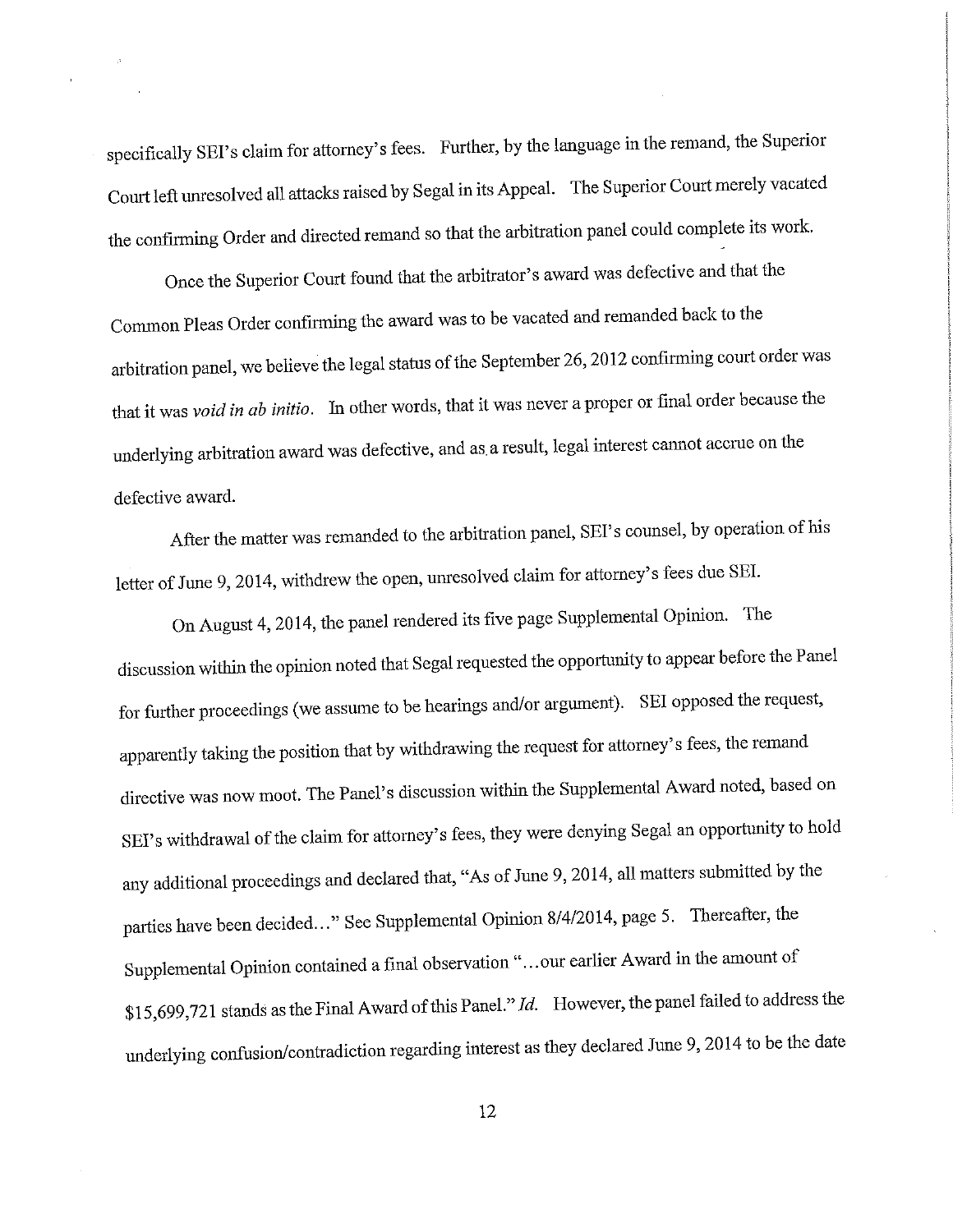that all matters submitted were finally resolved and then stated that the earlier award stands.

The issue we now struggle with legal effect of SEI's action after the Redding Panel entered its Supplemental Opinion. Based on the remand, we believe that the panel had the legal authority to clarify its award of interest at the same time that it addressed attorney's fees. Did SEI, by attempting to short circuit the remand and further, by opposing any further appearances before the panel, waive the opportunity to address all of the defects or complaints that are now raised in this very Petition. SEI had the perfect opportunity to ask the Panel to clarify all issues related to the September 26, 2012 Award, including pre-judgement and post-judgement interest, but failed to do so. We find that SEI waived this issue when it took away from the panel the opportunity to correct or clarify interest. Instead, SEI immediately came before this Court and asked us to confirm the August 4, 2014 Supplemental Award, as a Final Order. At that time, there was no request to clarify the interest award. If SEI had timely raised this issue, we would have remanded this back to the panel to addresses these claims. Our Order confirming the August 4, 2014 Supplemental Opinion as the final award was silent as to the proper calculation of interest, because no party timely raised the claim.

After all the years of litigation related to the finality and enforceability of the Redding panel's work, where at each occasion SEI argued that the panel had spoken and the court should respect the award as rendered; SEI now comes back to us asking for clarification or interpretation of the panel's intent with regard to interest. Frankly, there is nothing that this panel has done that makes us feel comfortable that we can review and understand the panel's logic or intention.

Thankfully, that is not our obligation. Our obligation is to follow the law, which is that generally, unless the arbitration award specifically provides otherwise and/or there is clear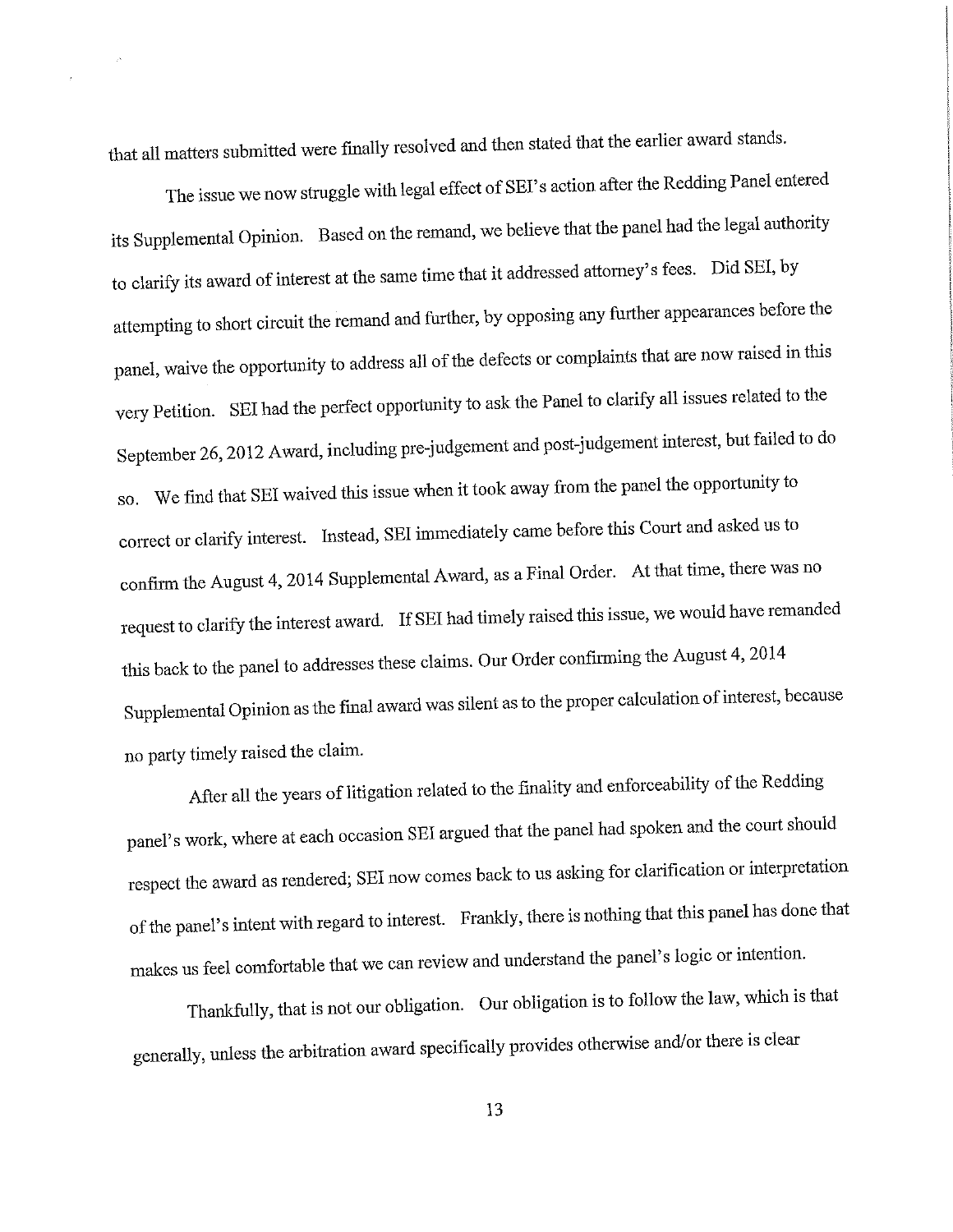statutory authority or appellate court directives on the issue, legal interest becomes due upon the rendering of judgement. We also opt to remain consistent with our prior decisions and continue to be of the position that the award speaks for itself.

 $\hat{C}$ 

 $\overline{\mathbf{A}}$ 

J.

Therefore, the final, confirmed order was rendered on August 4, 2014. August 4, 2014 is the date that legal interest is due SEI.

BY THE COURT:

STEPHEN G. BARATTA, P.J.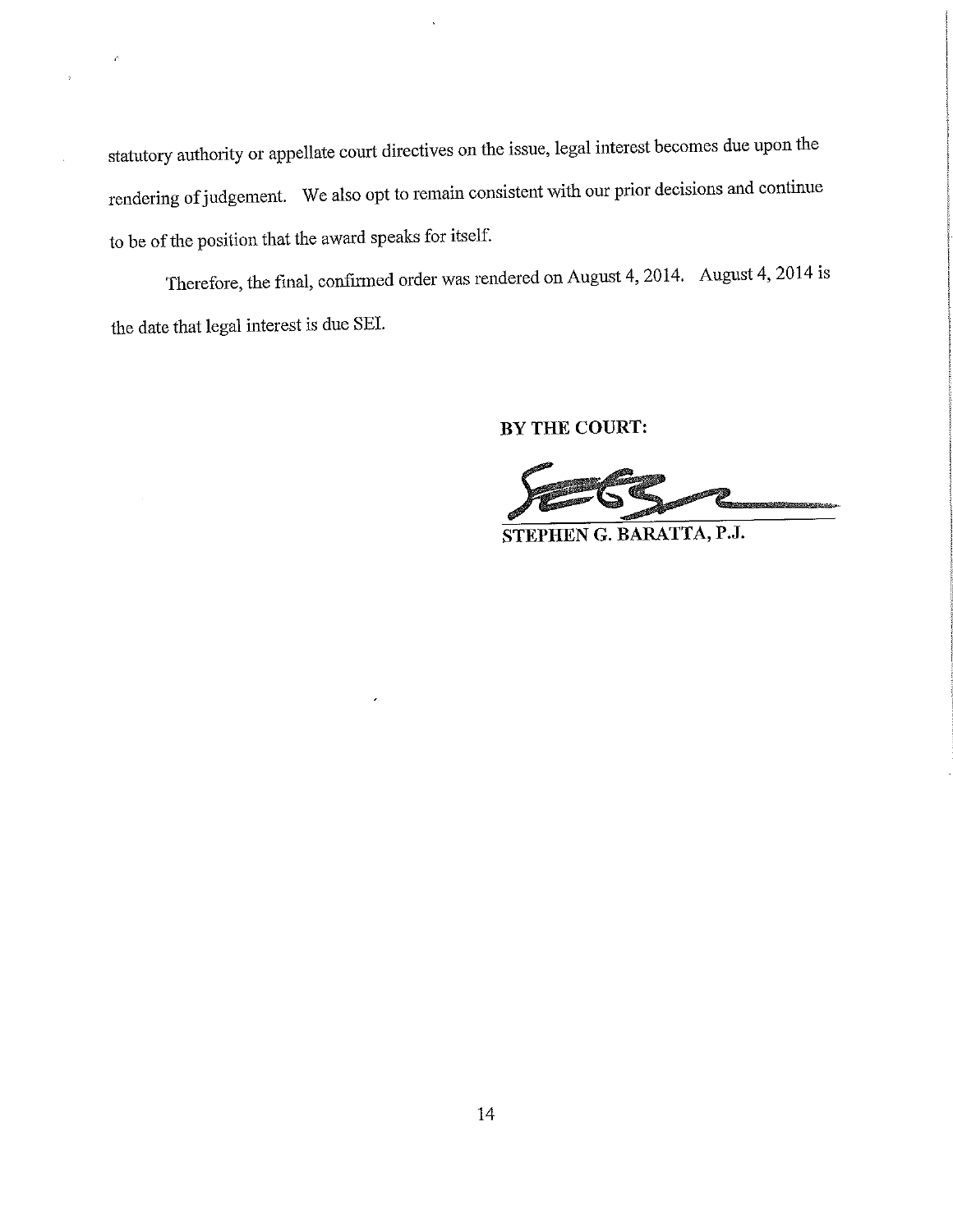# **NON-PRECEDENTIAL DECISION - SEE SUPERIOR COURT I.O.P. 65.37**

STRAUSSER ENTERPRISES, INC., Fig. 7.1. IN THE SUPERIOR COURT

Appellant

OF PENNSYLVANIA

v.

SEGAL AND MOREL, INC., SEGAL AND MOREL AT FORKS TOWNSHIP II INC., AND SEGAL AND MOREL AT FORKS TOWNSHIP III LLC,

Appellees  $\parallel$  No. 1556 EDA 2017

Appeal from the Order Entered April 19, 2017 in the Court of Common Pleas of Northampton County Civil Division at No.: C-48-CV-2010-04518

BEFORE: LAZARUS, J., PLATT, J.,\* and STRASSBURGER, J.\*

MEMORANDUM BY PLATT, J.: **FILED FEBRUARY 12, 2018**

Appellant, Strausser Enterprises, Inc., appeals from the trial court's

order denying its motion seeking to increase the amount of interest due to it,

following the entry of judgment in its favor, against Appellees, Segal and

Morel, Inc., *et al*. We affirm.

\_\_\_\_\_\_\_\_\_\_\_\_\_\_\_\_\_\_\_\_\_\_\_\_\_\_\_\_\_\_\_\_\_\_\_\_\_\_\_\_\_\_\_\_

A prior panel of this Court set forth the tortuous background of this case as follows:

. . . The parties to this action . . . were at one time engaged in a number of agreements relative to the development of real

<sup>\*</sup> Retired Senior Judge assigned to the Superior Court.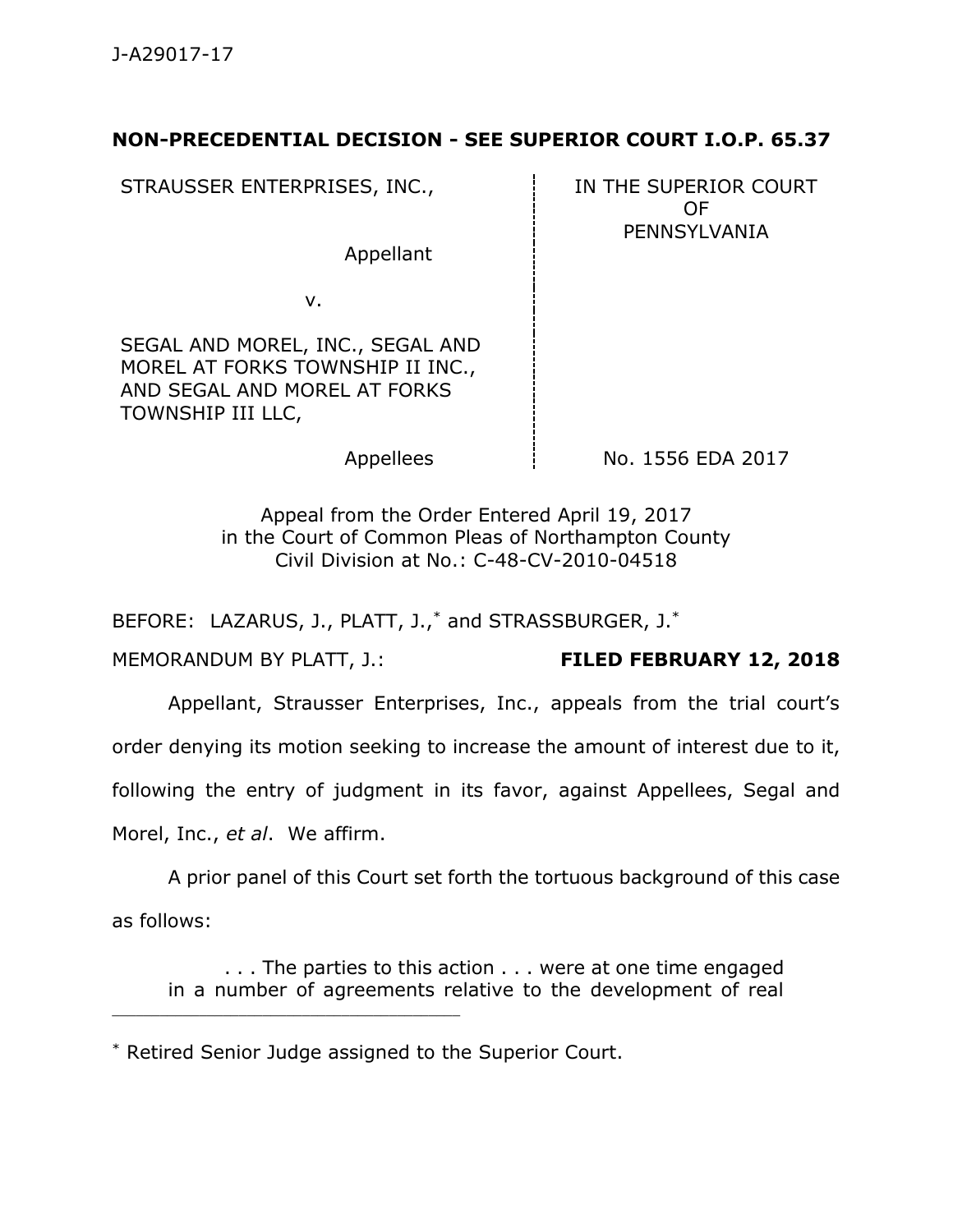estate in Northampton County.[ <sup>1</sup>] The parties agree that the contract which governs their relationship requires them to submit their disputes to common law arbitration.

On May 6, 2010, [Appellant] filed a "Petition to Compel the Appointment of an Arbitrator to Serve as if Appointed by [Appellees]." On May 28, 2010, the trial court ordered Thomas Wallitsch to serve as an arbitrator as if [Appellees] appointed him. [Appellees] sought reconsideration of the May 28, 2010 order. On November 9, 2010, the trial court issued an order in response to [Appellees<sup>'</sup>] petition for reconsideration, directing [Appellees] to name an arbitrator to hear [Appellant's] breach of contract claims.

Thereafter, [Appellant] filed an arbitration complaint. [Appellant] included in this complaint a request for counsel fees that [it] incurred in litigating its petition to compel arbitration. [Appellees] refer<sup>[]</sup> to the arbitration panel that considered this complaint as "the Redding Panel." It also is important to note that, prior to the arbitration proceedings in front of the Redding Panel, the parties litigated several issues in front of a different

 $1$ ... [Appellant] is an owner and developer of certain real estate located in Forks Township, Pennsylvania known a[s] The Riverview Estates and The Riverview Country Club ("Riverview"). [Appellee] Segal and Morel, Inc. [] is a builder and developer. . . .

\_\_\_\_\_\_\_\_\_\_\_\_\_\_\_\_\_\_\_\_\_\_\_\_\_\_\_\_\_\_\_\_\_\_\_\_\_\_\_\_\_\_\_\_

Riverview has been subdivided into a number of different parcels to be developed, in phases, into various types of residential homes such as single family dwelling, townhouses and condominiums, as well as a golf course and country club. [Appellant] entered into a series of agreements with [Appellees] to sell off some phases of the project, while retaining certain other phases. . . .

Under the Agreements of [S]ale, [Appellant] was to perform all of the site work (meaning all of the work that is on or under the ground including sanitary sewer, storm sewer, water lines, utilities, curbs and topsoil). [Appellees were] to do all of the above-ground, or "vertical" construction.

The claims before the arbitration panel arose from the parties' agreements of sale.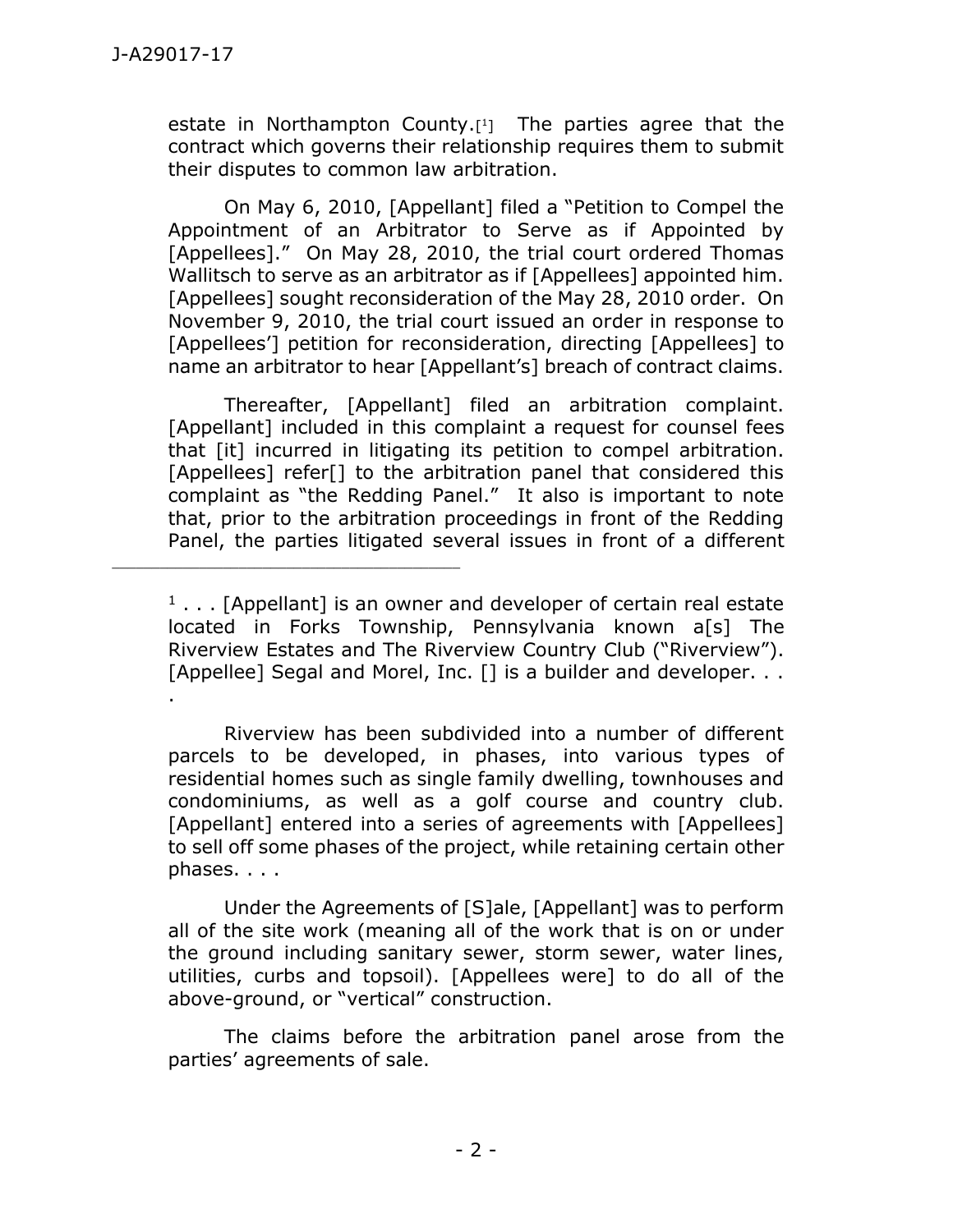arbitration panel. [Appellees] refer[] to this initial panel of arbitrators as "the Walters Panel."

The Redding Panel conducted hearings in late February and early March of 2012. In a document dated September 26, 2012, two of the three arbitrators ruled in favor of [Appellant] (Majority Decision).<sup>[2]</sup> In addition to awarding [Appellant] monetary damages, the Majority Decision stated, *inter alia*, that it included "[a]n order [sic] for a subsequent hearing to determine the

<sup>2</sup> Specifically, the Redding Panel ordered:

\_\_\_\_\_\_\_\_\_\_\_\_\_\_\_\_\_\_\_\_\_\_\_\_\_\_\_\_\_\_\_\_\_\_\_\_\_\_\_\_\_\_\_\_

1. An award to [Appellant] in the amount of \$9,515,341.00, plus interest, against all of the [Appellees] jointly and severally on the Phase II damage claim relating to the Buyback;

2. An award to [Appellant] in the amount of \$9,909,974.00, plus interest, against all of the [Appellees] jointly and severally on the Phase III damage claim relating to the Buyback;

3. An award to [Appellant] in the amount of \$79,145.00, plus interest, against all of the [Appellees] jointly and severally on the Soil and Erosion claim;

4. An award to [Appellant] in the amount of \$150,000.00, plus interest, against all of the [Appellees] jointly and severally on the Supervision claim;

5. An award to [Appellant] in the amount of \$45,261.00, plus interest, on the Bike Path claim;

6. An order for a subsequent hearing to determine the amount of [Appellant's] counsel fee award.

7. An award to [Appellant] against all of the [Appellees] compelling them to convey all lots still in their possession in Phase II to [Appellant] for \$50,000.00/lot; and

8. An award to [Appellant] against all of the [Appellees] compelling them to convey all lots still in their possession in Phase III to [Appellant] for \$74,000.00/lot.

(Redding Panel Decision, 9/26/12, at unnumbered pages 1-2) (footnote omitted).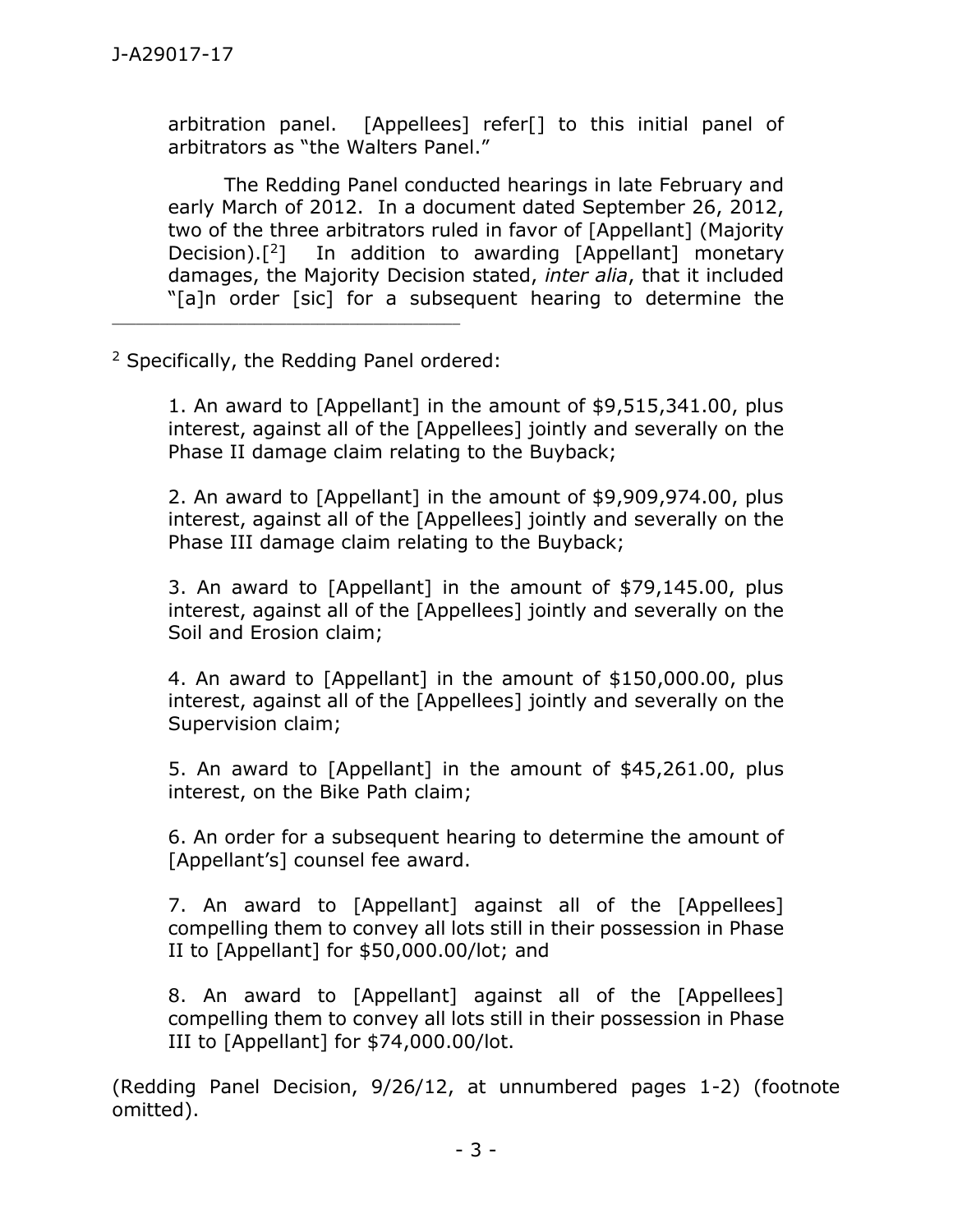amount of [Appellant's] counsel fee award[.]" The Majority Decision also noted, "In the event that the panel determines that it needs [Appellees'] profit/lot to determine damages, the parties have agreed to present that evidence at a later phase of this proceeding. . . ."

The Majority Decision was accompanied by an opinion in support thereof (Majority Opinion). Regarding [Appellant's] claim for counsel fees, the Majority Opinion stated that [Appellant] prevailed with respect to its petition to compel and the litigation in front of the Redding Panel. The Majority Opinion, therefore, concluded that, pursuant to the parties' agreement, [Appellant] is entitled to reimbursement of its counsel fees. The Majority Opinion asserted, "We will hold a subsequent hearing to determine the amount of the counsel fee award."

The lone dissenting arbitrator, Joel M. S[c]heer, did not sign the Majority Decision. Instead, he authored a dissenting opinion dated October 10, 2012 (Dissenting Opinion).

On October 26, 2012, [Appellees] filed a "Motion to Stay and Setting of Date for Filing of Petition to Vacate Arbitration Award." In this motion, [Appellees] acknowledged that they had thirty days from the date the arbitrators' award became final in order to file a petition to vacate the award and, thus, challenge the award. [Appellees] averred that they received copies of the Majority Decision, the Majority Opinion, and the Dissenting Opinion on October 24, 2012. [Appellees] argued that the earliest deadline to file a petition to vacate was November 9, 2012, which was thirty days from the date Mr. S[c]heer signed the Dissenting Opinion.

On November 5, 2012, [Appellant] filed a petition to confirm the arbitration award. The following day, the trial court denied [Appellees<sup>'</sup>] "Motion to Stay and Setting of Date for Filing of Petition to Vacate Arbitration Award." [ ] [Appellees] [then] filed a "Petition to Vacate Majority [Decision] and Opinion, and to Preclude Entry of Judgment Pending Resolution of Petition." . . .

[Appellees also] filed a response to [Appellant's] petition to confirm the arbitration award. Therein, [Appellees] averred, *inter alia*, that the trial court could not confirm the Majority Decision because it does not constitute a final award for purposes of common law arbitration. In this regard, [Appellees] highlighted that the Majority Decision did not dispose of [Appellant's] claim for counsel fees and that the Majority Decision noted that the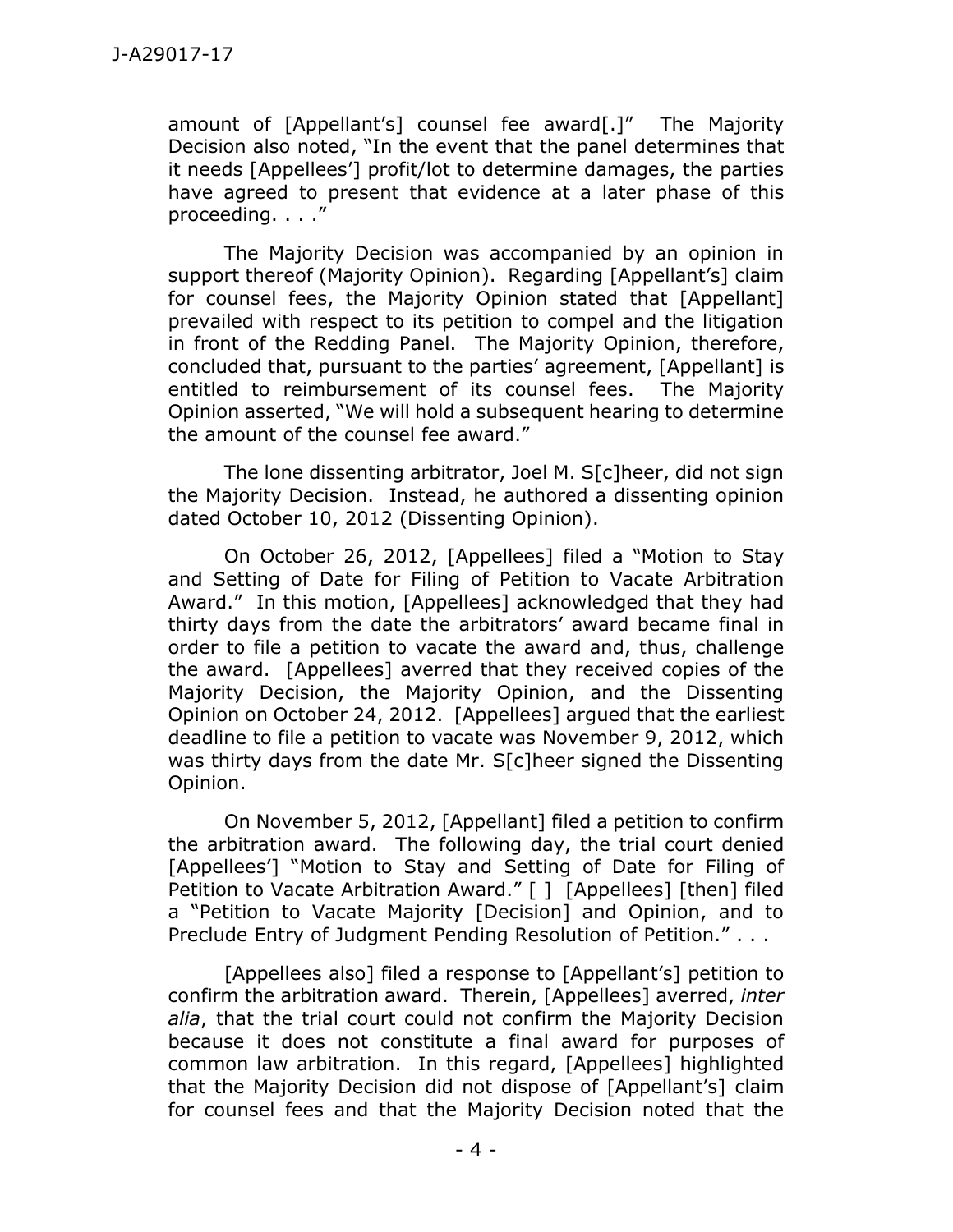parties had agreed to present evidence regarding damages at a later proceeding.

On November 21, 2012, [Appellant] filed a motion to strike [Appellees'] allegedly untimely-filed petition to vacate the arbitration award. [Thereafter, [Appellees] filed a motion requesting the trial court certify its order for appeal. The court granted [Appellees'] motion. However, in February of 2013, this Court denied [Appellees'] petition for permission to appeal.]

On April 19, 2013, the trial court entered an order [which] granted [Appellant's] motion [ ] to strike [Appellees'] petition to vacate and, thus, struck the petition. Next, the court granted [Appellant's] petition to confirm the arbitration award. As to its action in this regard, the court concluded, *inter alia*, that, because [Appellant's] claim for counsel fees is ancillary "to the issues in the case," . . . the unresolved nature of the claim does not impact the finality of the arbitrators' decision. Lastly, the court directed the prothonotary to enter a judgment in conformity with this order.

On April 22, 2013, [Appellant] filed a "Praecipe to Enter Judgment in Conformity with the Court's April 19, 2013 Order." That same day, judgment was entered in favor of [Appellant] in the amount of \$15,699,721.00. [Appellees] timely filed a notice of appeal.

*Strausser Enterprises, Inc. v. Segal & Morel, Inc.*, 89 A.3d 292, 293-295 (Pa. Super. 2014) (internal citations and footnotes omitted).

On appeal, a panel of this Court concluded "the trial court lacked the authority to enter an order confirming the Redding Panel's decision and to enter judgment in conformity with that order." *Id.* at 300. Specifically, the panel determined "[Appellant's] claim for counsel fees [was] unresolved." *Id.* at 298. The panel opined:

[T]he Redding Panel concluded that [Appellant] is entitled to counsel fees in connection with [its] successful litigation of its petition to compel and its arbitration claims. The Redding Panel, however, has yet to determine the amount of fees to which [Appellant] is entitled and clearly has indicated that an additional hearing is needed in order to reach this determination. In order to set the amount of fees due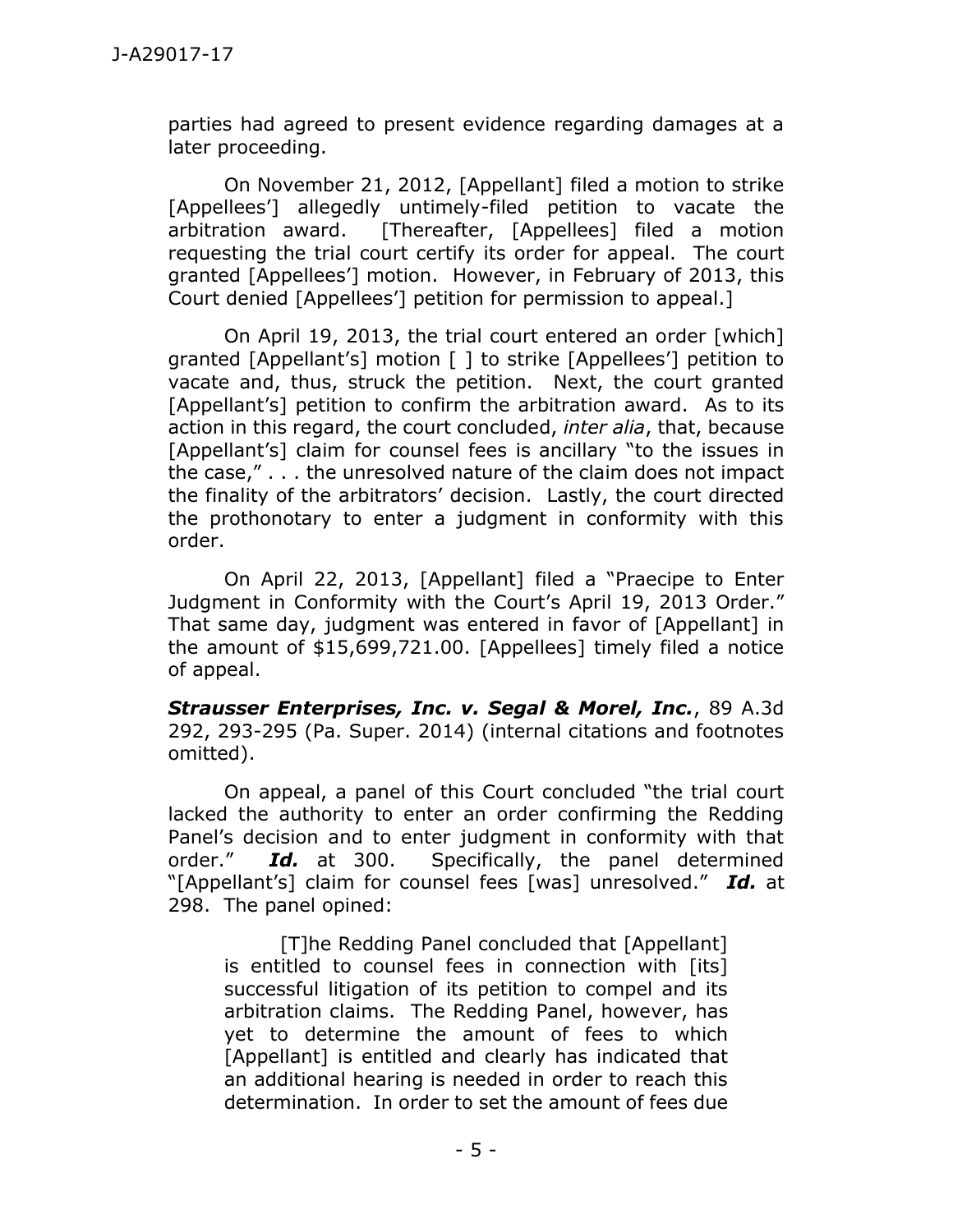to [Appellant], the Redding Panel certainly will have to make factual determinations and possibly will have to rule on legal issues. Moreover, because the Redding Panel only concluded that [Appellant] is entitled to counsel fees in connection with [its] successful litigation of its petition to compel and its arbitration claims, we reject the trial court's assertion that "the award of counsel fees in the instant case clearly cannot be ascertained until the case is complete, thereby necessitating that the award be confirmed and the proceedings closed prior thereto."

*Id.* Accordingly, the panel vacated both the order confirming the arbitration award and the judgment entered upon the award, and remanded the matter to the trial court. *Id.* at 300. The panel explicitly directed: "On remand, the trial court shall remand to the Redding Panel in order to allow the panel to complete its work." *Id.*

Upon remand, Judge Craig Dalley, who had presided over the matter since 2012, disqualified himself *sua sponte*, and the case was reassigned to President Judge Stephen Baratta. On May 23, 2014, the trial court entered an order stating, "this matter is hereby REMANDED to the arbitration panel comprised of Edward Redding, Esquire, Walter Weir[,] Jr., Esquire and Joel Scheer, Esquire for disposition of [Appellant's] outstanding claim for attorneys' fees." Order, 5/23/2014. [Appellees] then sought clarification of the court's May 23rd order, and requested the court appoint new arbitrators. On June 12, 2014, the trial court entered the following order, clarifying its May 23rd order:

This matter is hereby REMANDED to the arbitration panel comprised of Edward Redding, Esquire, Walter Weir[,] Jr., Esquire and Joel Scheer, Esquire ("the Redding Panel") "in order to allow the panel to complete its work," consistent with the limited directives contained in the Superior Court of Pennsylvania's Order of April 1, 2014.

Order, 6/12/2014.

However, before the matter was remanded to the Redding Panel, [Appellant] wrote to the panel and withdrew its outstanding claim for attorneys' fees. [Appellees] responded to [Appellant's] letter by requesting a conference, and stating its position that there were other outstanding issues for the panel to resolve.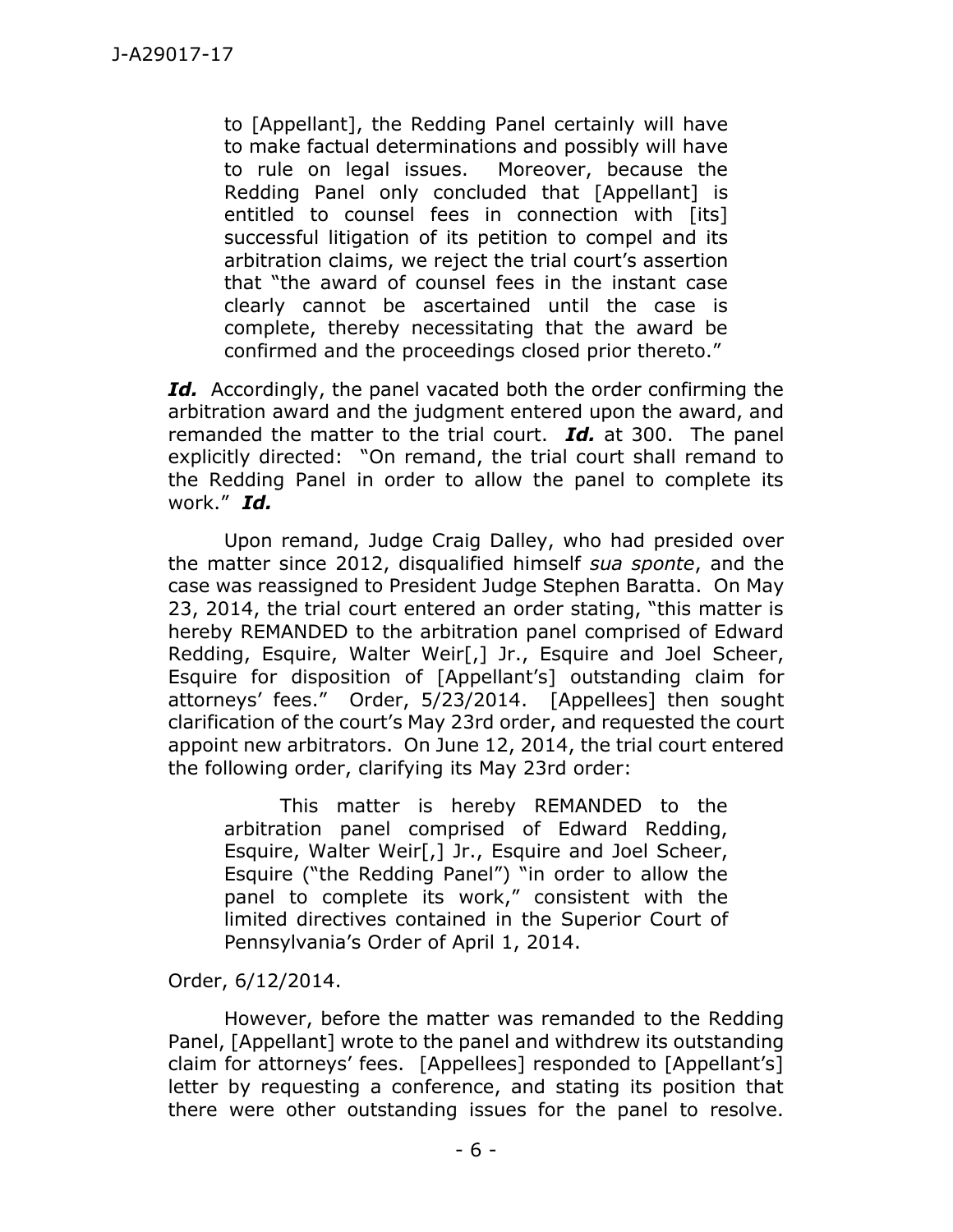However, the Redding Panel did not respond to [Appellees'] request, and on August 4, 2014, the Majority issued a supplemental opinion, concluding that, after [Appellant] withdrew its claim for counsel fees, "all matters submitted by the parties have been decided . . . these proceeding are concluded and [its] earlier Award in the amount of \$15,699,721 stands as the Final Award of this Panel." Supplemental Opinion, August 4, 2014, at 5. Arbitrator Scheer issued a supplemental dissenting opinion advocating that "this entire matter should have been remanded to the Walters Panel[.]" Dissent to Supplemental Opinion, 8/8/2014, at 3.

On September 2, 2014, [Appellees] filed a petition to vacate the arbitration award, followed by an amended petition on November 3, 2014. The trial court conducted a hearing on November 7, 2014, and, on December 8, 2014, entered an order denying all of [Appellees'] outstanding motions. Thereafter, on December 30, 2014, [Appellant] filed a petition to reinstate confirmation of and enter judgment on the arbitration award. On January 7, 2015, [Appellees] filed an appeal from the trial court's December 8, 2014, order.

On January 20, 2015, [Appellees] filed a petition in opposition to [Appellant's] request that the trial court confirm the supplemental majority arbitration award. However, on February 6, 2015, the trial court entered an order, reaffirming that its December 8, 2014, order "was intended to be a final Order making this matter [ripe] for review by the Superior Court. The intent of our Order was that Judge Dally's original confirmation was not disturb[ed] under the Rule of Coordinate Jurisdiction." Order, 2/6/2015. [Appellees] filed a timely appeal of that order.

Thereafter, on March 20, 2015, [Appellant] filed a *praecipe* for the entry of judgment on the arbitration award. Judgment was entered on the docket, and a third notice of appeal followed.

# (*Strausser Enterprises, Inc. v. Segal & Morel*, *Inc.*, 2016 WL 4905677,

at \*1–5 (Pa. Super. filed July 6, 2016) (unpublished memorandum) (some quotation marks and most footnotes and record citations omitted), *appeal denied*, 169 A.3d 1020 (Pa. 2016)).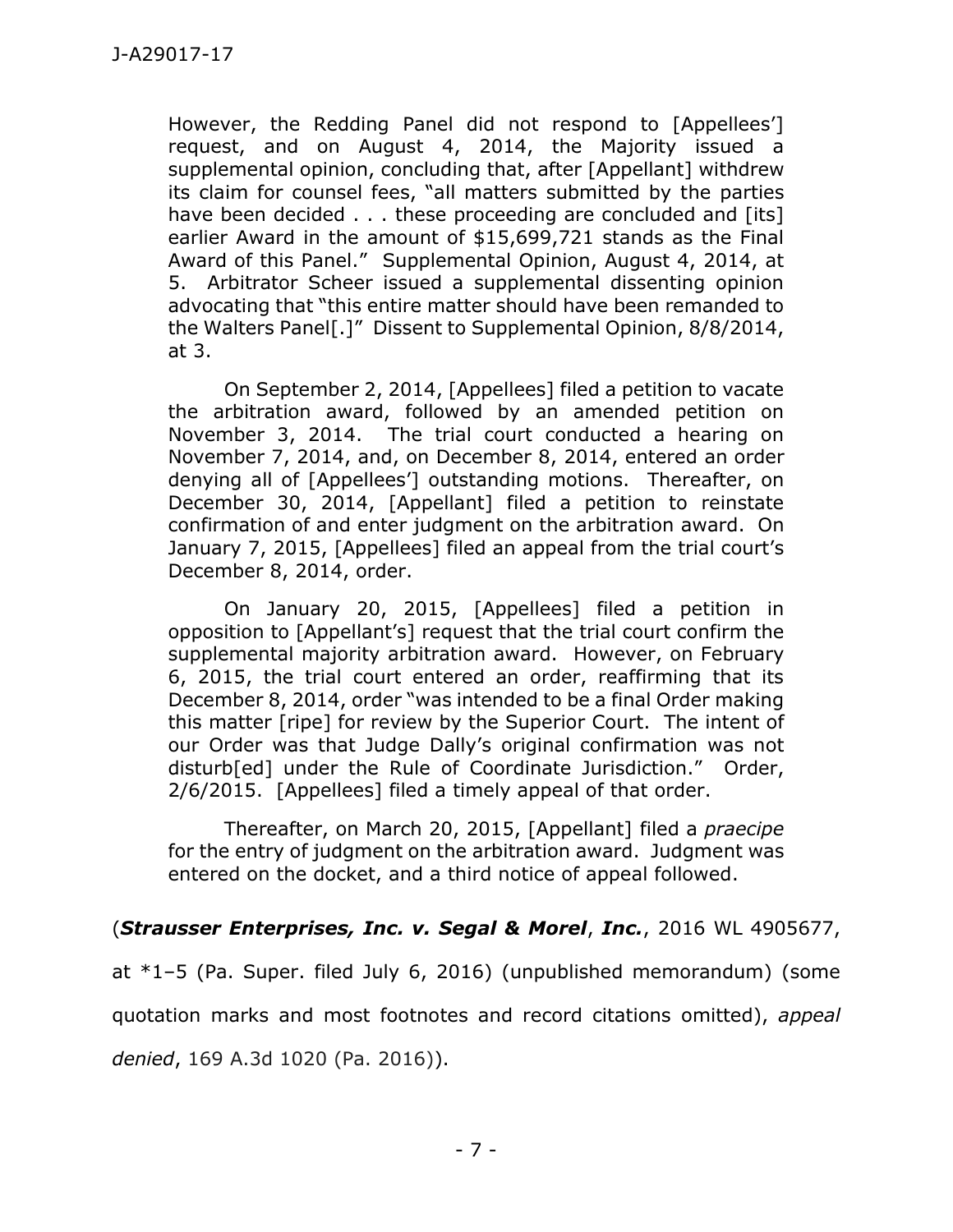On July 6, 2016, this Court affirmed the judgment in favor of Appellant. Our Supreme Court denied Appellees' petition for allowance of appeal on December 21, 2016. On December 30, 2016, Appellees paid Appellant \$12,641,822.72, which represented net damages in the amount of \$11,053,721.00, plus \$1,588,101.70 in post-judgment interest, calculated as of the August 4, 2014 supplemental opinion issued by the Redding Panel.<sup>3</sup>

Appellant accepted the payment with the condition that the parties submit the dispute regarding the pre-judgment and post-judgment interest to the trial court. On January 20, 2017, Appellant filed motions seeking an award of pre-judgment interest and additional post-judgment interest. On April 19, 2017, the trial court entered its order and opinion denying the motions, following argument. This timely appeal followed.<sup>4</sup>

Appellant raises the following issues for our review:

\_\_\_\_\_\_\_\_\_\_\_\_\_\_\_\_\_\_\_\_\_\_\_\_\_\_\_\_\_\_\_\_\_\_\_\_\_\_\_\_\_\_\_\_

1. Did the trial court err by failing to calculate the amount of prejudgment interest owed on an arbitration award based on undisputed facts of record, where the arbitration award provides that the prevailing party is entitled to damages and an unqualified amount of interest, and the prevailing party has a legal right to prejudgment interest under applicable law?

<sup>&</sup>lt;sup>3</sup> The total award of \$15,699,721.00 was reduced by \$4,646,000.00, the amount that Appellant owed Appellees under the lot buyback provisions in the Redding Panel's decision. (*See* Trial Court Opinion, 4/19/17, at 5, 10; *see also* \*3 n.2, *supra* (Redding Panel Decision, at ¶¶ 7-8)).

<sup>&</sup>lt;sup>4</sup> The trial court did not order Appellant to file a concise statement of errors complained of on appeal. It entered a Rule 1925(a) statement on May 10, 2017, in which it relied on its April 19, 2017 order and opinion for the reasons for its decision. *See* Pa.R.A.P. 1925.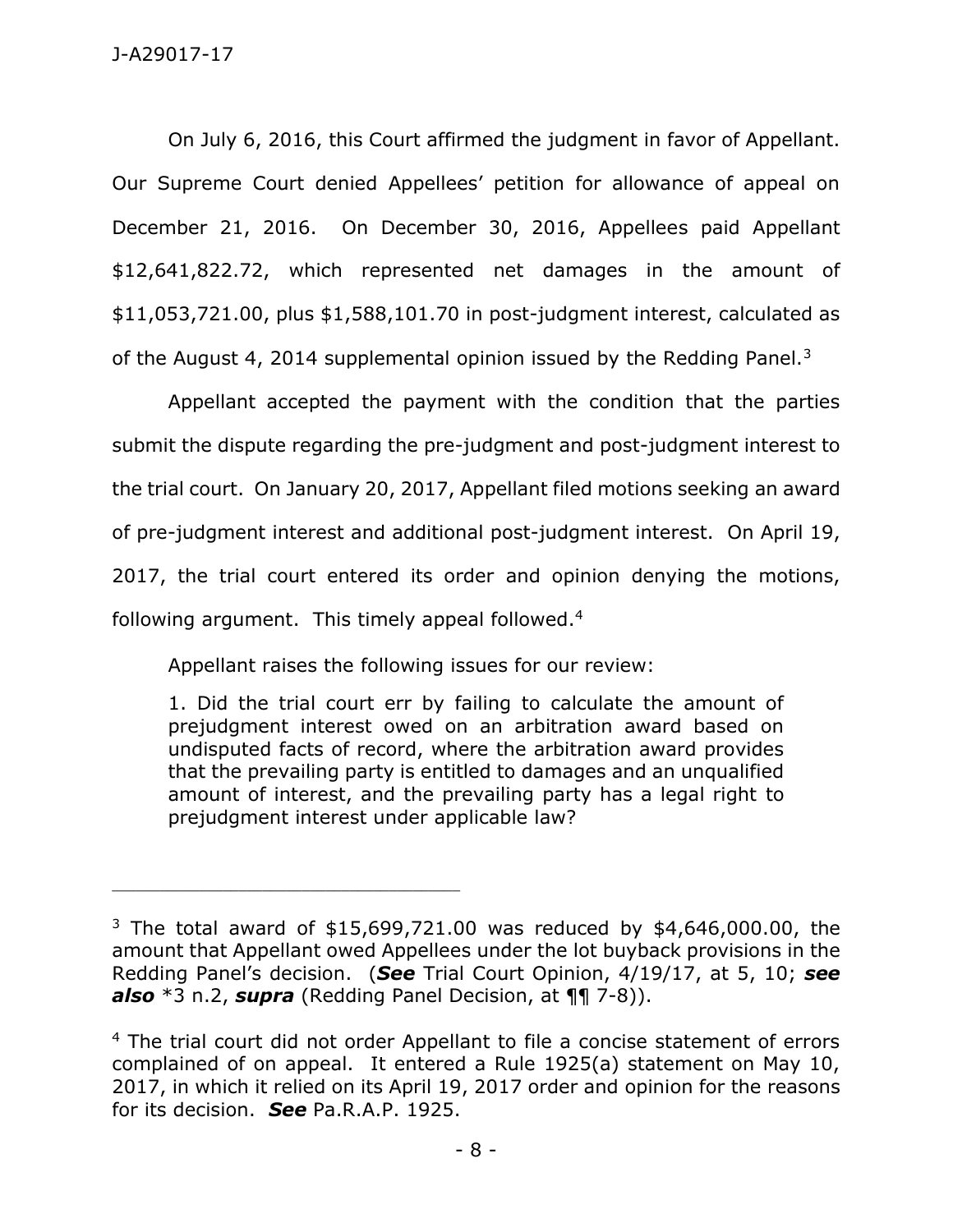2. Where an arbitration award provides for damages and that the prevailing party may exercise an option for the purchase of real estate, should a court calculate postjudgment interest based on the amount of damages, or the net amount of damages less the strike price to exercise the purchase option?

3. Does postjudgment interest begin to accrue under 42 Pa.C.S.[A.] § 8101 on the date that an arbitration award is first entered or the date on which the award is later reaffirmed in all respects and without change by the arbitrators after remand?

(Appellant's Brief, at 2).

We begin by noting the limited standard of review applicable in common

law arbitration proceedings:

The award of an arbitrator in a nonjudicial arbitration which is not subject to statutory arbitration or to a similar statute regulating nonjudicial arbitration proceedings is binding and may not be vacated or modified unless it is clearly shown that a party was denied a hearing or that fraud, misconduct, corruption or other irregularity caused the rendition of an unjust, inequitable or unconscionable award. The arbitrators are the final judges of both law and fact, and an arbitration award is not subject to reversal for a mistake of either. A trial court order confirming a common law arbitration award will be reversed only for an abuse of discretion or an error of law.

The appellant bears the burden to establish both the underlying irregularity and the resulting inequity by clear, precise, and indubitable evidence.

Much of this standard of review is codified:

# **§ 7341. Common law arbitration**

The award of an arbitrator in a nonjudicial arbitration which is not subject to Subchapter A (relating to statutory arbitration) or a similar statute regulating nonjudicial arbitration proceedings is binding and may not be vacated or modified unless it is clearly shown that a party was denied a hearing or that fraud, misconduct, corruption or other irregularity caused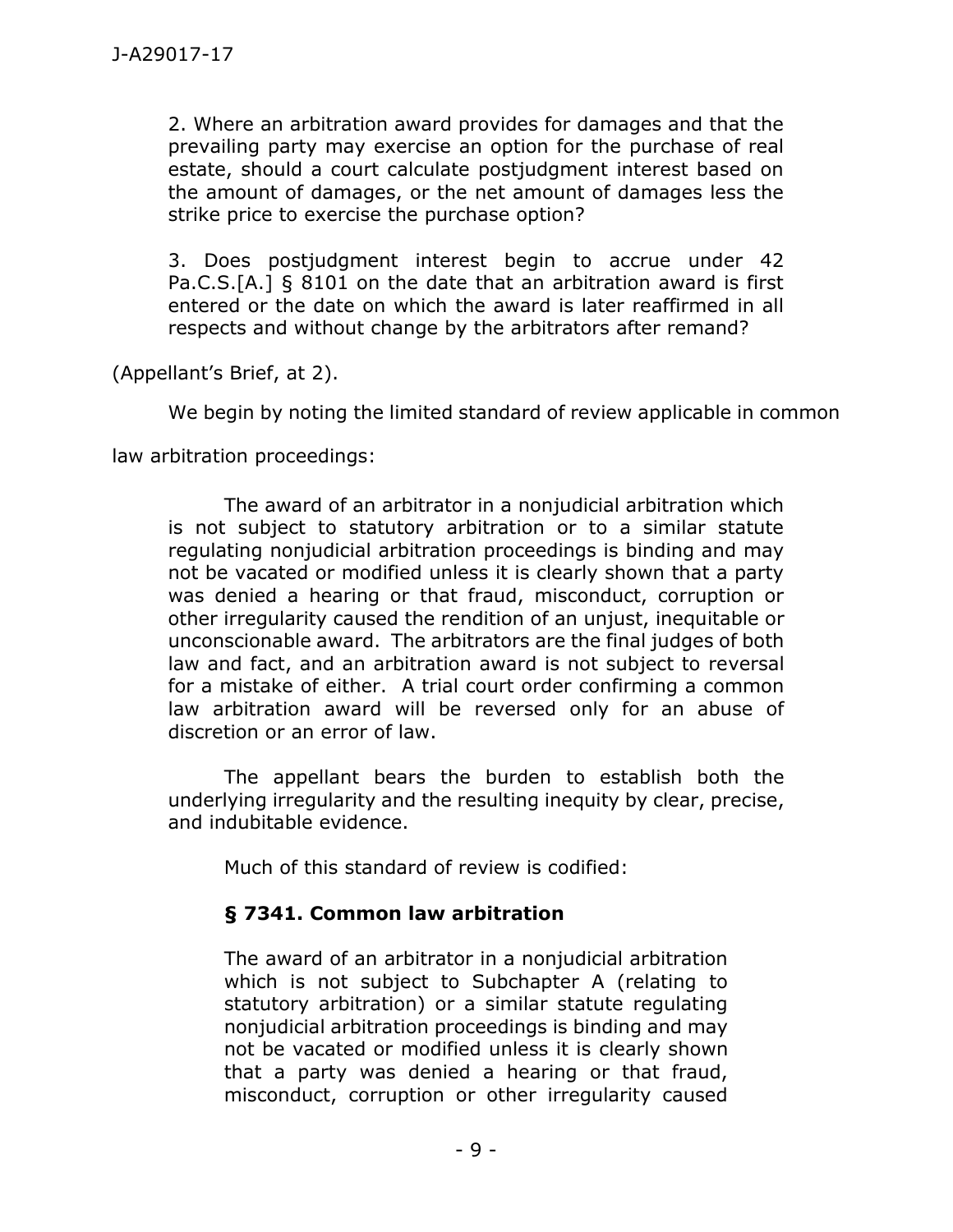the rendition of an unjust, inequitable or unconscionable award.

42 Pa.C.S. § 7341.

*Toll Naval Associates v. Chun-Fang Hsu*, 85 A.3d 521, 525 (Pa. Super. 2014) (case citations and quotation marks omitted).

In its first issue, Appellant argues that the trial court erred in failing to award pre-judgment interest, in accordance with the arbitration award and Pennsylvania law. (*See* Appellant's Brief, at 9-18). It contends that the court disregarded the Redding Panel's express award of interest on every category of damages. (*See id.* at 10). This issue does not merit relief.

"As a general rule . . . a successful litigant is entitled to interest beginning only on the date of the verdict." *Dasher v. Dasher*, 542 A.2d 164, 164 (Pa. Super. 1988) (citations omitted); *see also* 42 Pa.C.S.A. § 8101 (setting forth general rule that interest accrues from date of verdict or award). Pre-judgment interest may be awarded under certain limited circumstances:

With regard to prejudgment interest, we have explained, "[i]nterest has been defined 'to be a compensation allowed to the creditor for delay of payment by the debtor,' and is said to be impliedly due 'whenever a liquidated sum of money is unjustly withheld.' " *School Dist. of City of Carbondale v. Fidelity & Deposit Co. of Maryland,* 346 Pa. 491, 492, 31 A.2d 279, 280 (1943) (citations omitted). However, "as prerequisites to running of prejudgment interest, the debt must have been liquidated with some degree of certainty and the duty to pay it must have become fixed." *Id.* at 493, 31 A.2d at 280; Restatement (Second) of Contracts § 354(1) ("If the breach consists of a failure to pay a definite sum of money or to render a performance with fixed or ascertainable monetary value, interest is recoverable.").

In other words,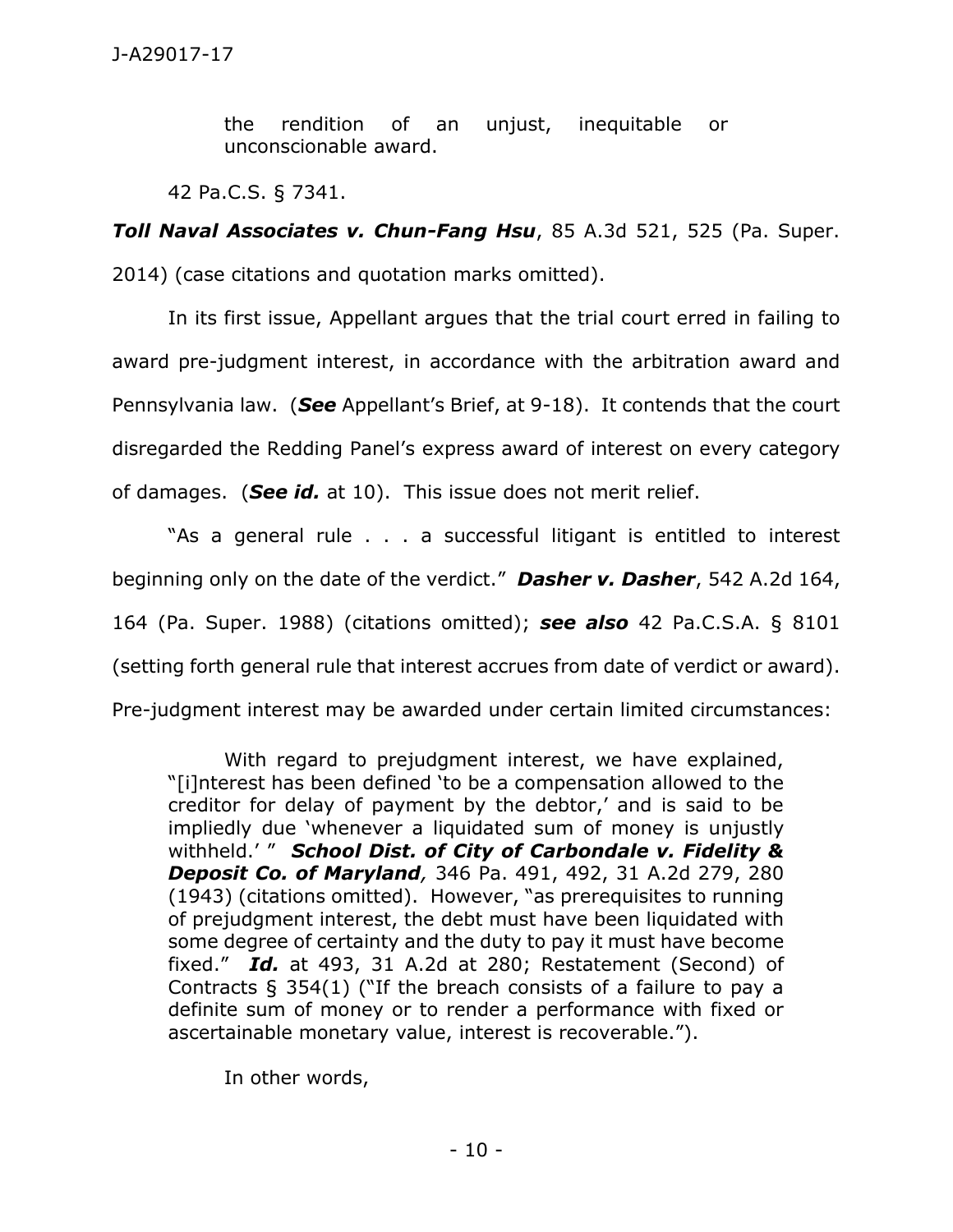prejudgment interest is a matter of right where the amount is ascertainable from the contract. Where the amount due and owing is not sufficiently definite, prejudgment interest is awardable at the discretion of the trial court.

Our review of an award of pre-judgment interest is for abuse of discretion.

## *Century Indem. Co. v. OneBeacon Ins. Co.*, 173 A.3d 784, 810 (Pa. Super.

2017) (some citations and quotation marks omitted).

Here, the trial court determined:

The original award as set forth above, provided five (5) separate damage calculations with a notation "plus interest" after the monetary award.[ <sup>5</sup>] We went through the award attempting to see whether or not prejudgment interest was contemplated by the arbitrators. Unfortunately, the arbitrators did not provide explicit calculations or explicit dates for when damages accrued (or were perfected) which would provide the trigger for calculating prejudgment interest. Thus, any award of prejudgment interest would require speculation on our part and as such, it is impossible to accurately and fairly calculate.

(Trial Ct. Op., at 6-7).

Upon review, we agree. There is no indication in the materials issued by the Redding Panel that it contemplated an award of pre-judgment interest. Its award includes only a generic notation "plus interest," without any further clarification. (Redding Panel Order, 9/26/12, at unnumbered page 1). The panel did not make any findings regarding the relevant dates on which payments were unjustly withheld by Appellees, or provide any mechanism for calculating pre-judgment interest. (*See id.* at unnumbered pages 1-2;

\_\_\_\_\_\_\_\_\_\_\_\_\_\_\_\_\_\_\_\_\_\_\_\_\_\_\_\_\_\_\_\_\_\_\_\_\_\_\_\_\_\_\_\_

<sup>5</sup> (*See* \*3 n.2, *supra*, at ¶¶ 1-5).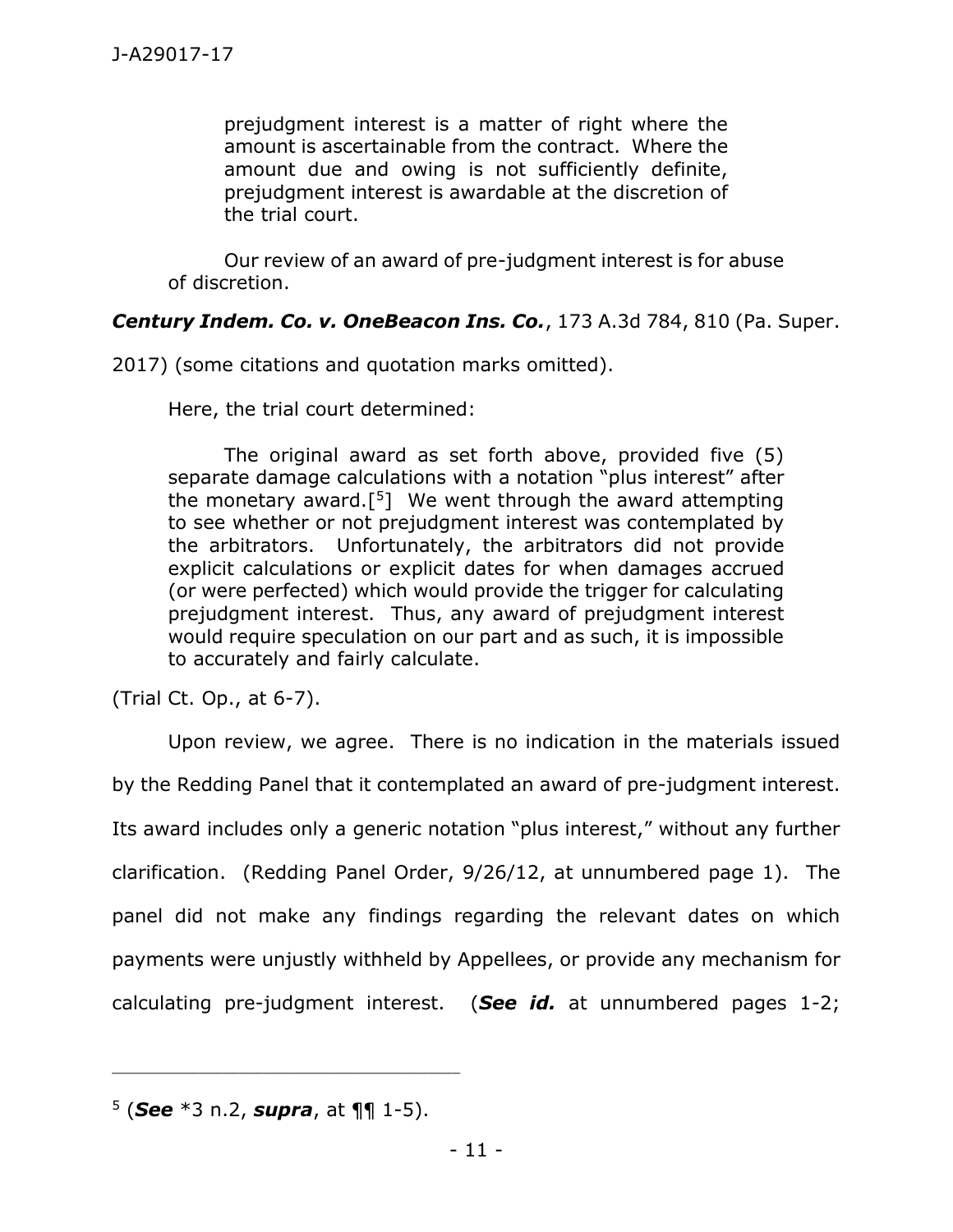Redding Panel Opinion, 9/26/12, at 1-33; Redding Panel Supplemental Opinion, 8/04/14, at 1-5). We discern no abuse of discretion in the trial court's decision declining to award pre-judgment interest. *See Century Indem. Co.*, *supra*, at 810. Appellant's first issue merits no relief.

In its second issue, Appellant argues that it is entitled to post-judgment interest on the full, face amount of the damages awarded by the Redding Panel—\$15,699,721—rather than on the net amount, which deducted its cost of purchasing the remaining Phase II and III lots. (*See* Appellant's Brief, at 18-20; *see also* \*3 n.2, *supra* (¶¶ 7-8 of Redding Panel decision compelling Appellees to convey lots to Appellant for set price per lot)). Appellant maintains that the trial court misapplied 42 Pa.C.S.A. § 8101 by calculating interest based only on the net damages, where the arbitration award did not require it to purchase the remaining lots. (*See* Appellant's Brief, at 18-20). We disagree.

Preliminarily, we note that because questions involving statutory interpretation are questions of law, our standard of review of review is *de novo*, and our scope of review is plenary. *See Fastuca v. L.W. Molnar & Assoc.*, 10 A.3d 1230, 1239 (Pa. 2011). The Judicial Code governs the imposition of interest on judgments as follows:

Except as otherwise provided by another statute, a judgment for a specific sum of money shall bear interest at the lawful rate from the date of the verdict or award, or from the date of the judgment, if the judgment is not entered upon a verdict or award.

42 Pa.C.S.A. § 8101.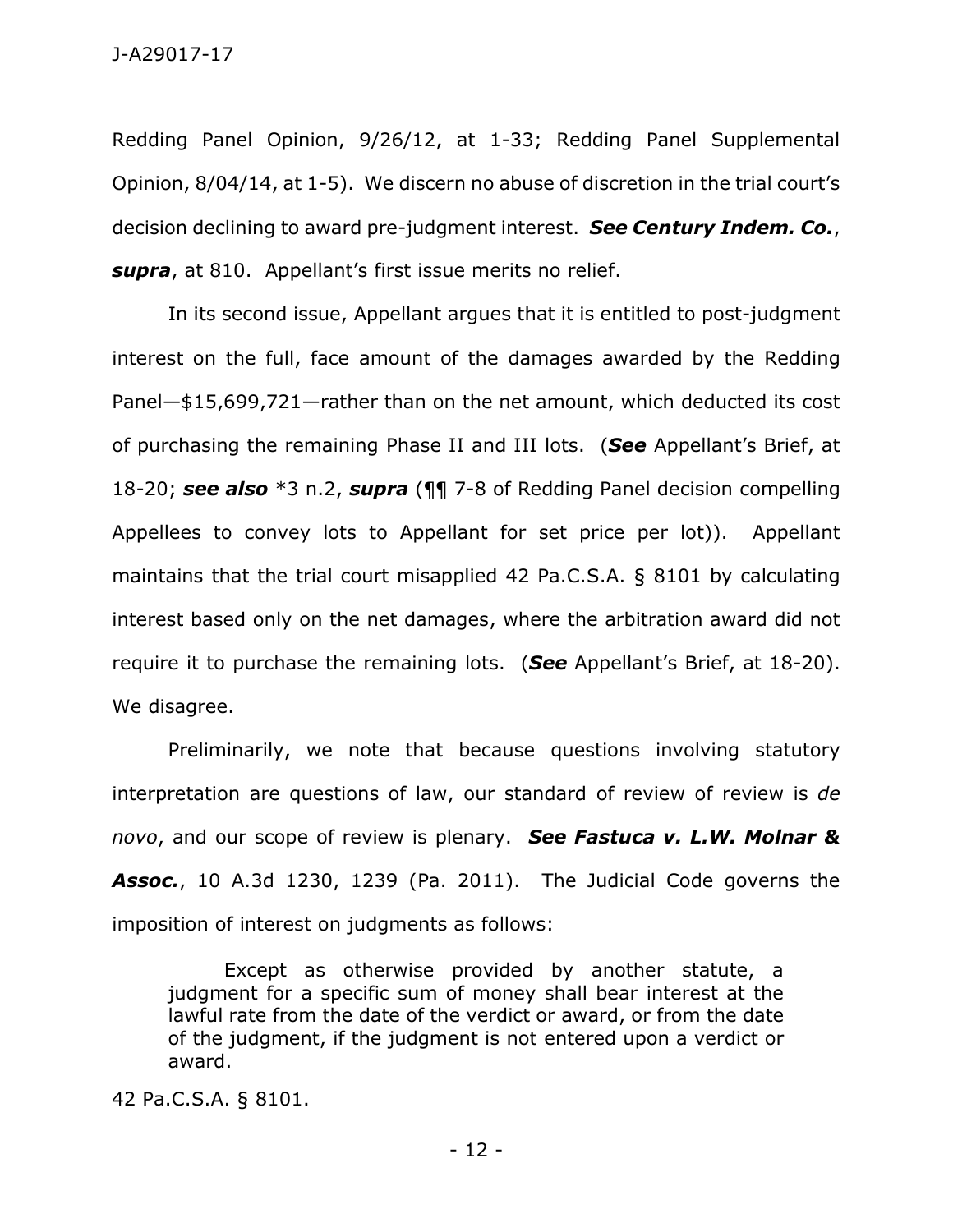"[P]ost[-]judgment interest serves two important functions—it compensates the judgment creditor for the loss of use of the money until the judgment is paid and it acts as an incentive for the judgment debtor to pay the judgment promptly." *Lockley v. CSX Transp. Inc.*, 66 A.3d 322, 327 (Pa. Super. 2013), *appeal denied*, 74 A.3d 127 (Pa. 2013) (citation omitted).

Here, the trial court found Appellant's claim that it was entitled to postjudgment interest on the entire face of the arbitration award, without accounting for the buyback provisions, "unfair and illogical." (Trial Ct. Op., at 10). It explained:

The face of the arbitration award indicated that on September 26, 2012, the Arbitrators believed that [Appellant] incurred damages as a result of [Appellees'] breach of various agreements in the total amount of \$15,699,721.00. In addition, the Arbitrators also found that on September 26, 2012, [Appellant] owed [Appellees] the sum of \$4,646,000.00 under the buyback provisions. Both directives required the competing parties to make payments to the other and as a result, interest should be calculated in favor of both of the parties for the monies owed. We also note that the legal effect of the award encumbered [Appellees] such that they could do nothing with the lots other than hold them until [Appellant] paid the buyback.

### (*Id.*).

We agree, and further observe that Appellant's assertion that its purchase of the remaining lots was not required and merely optional is disingenuous, where the Redding Panel's decision **compelled** Appellees to sell the remaining lots to Appellant, and Appellant has purchased them. (*See* \*3 n.2, *supra* (¶¶ 7-8 of Redding Panel decision); *see also* Appellant's Brief, at 19-20; Appellees' Brief, at 24-25). Additionally, as the trial court notes,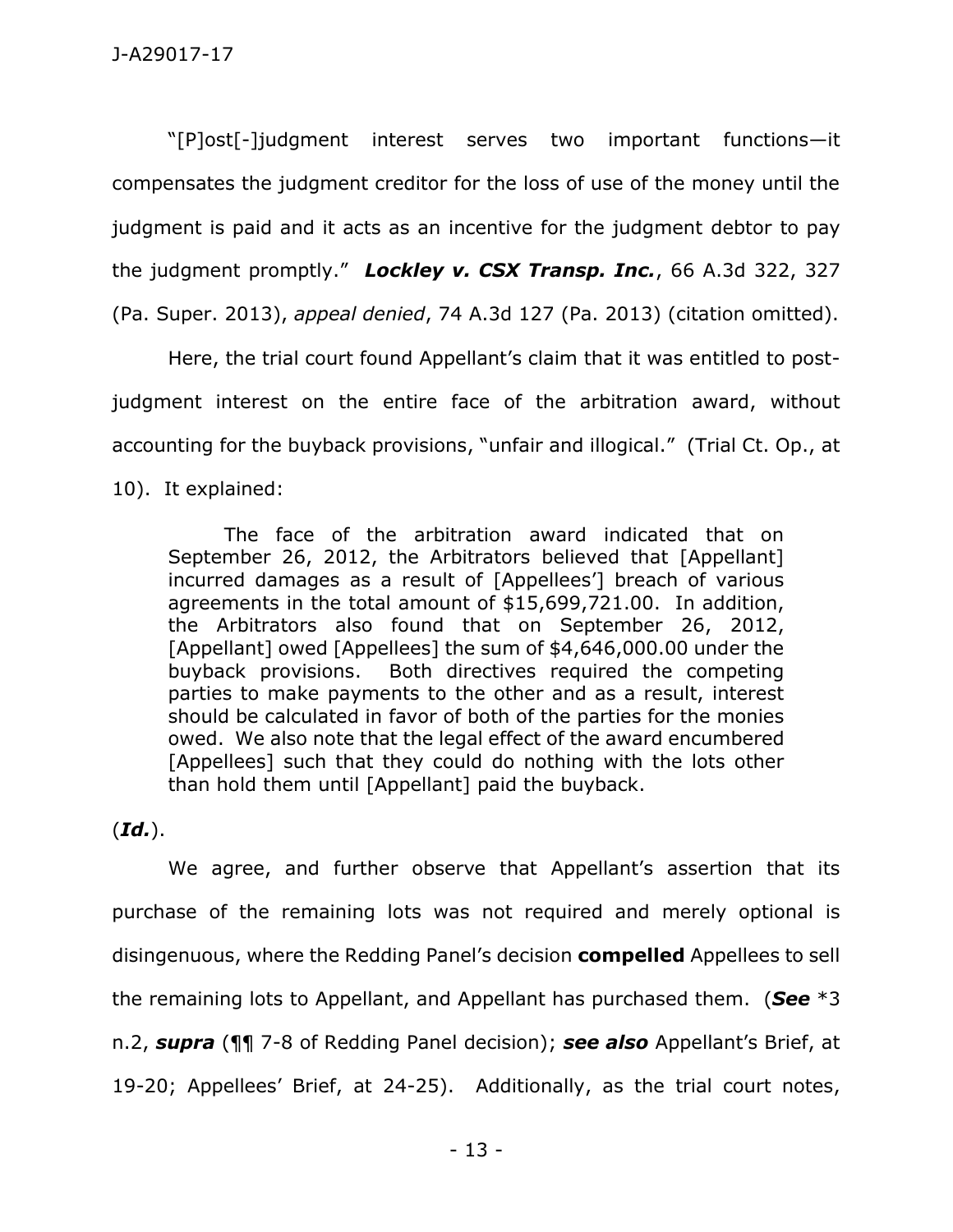J-A29017-17

Appellees were enjoined from taking any action with respect to those lots while their appeal was pending, to protect Appellant's right to them. (*See* Order, 1/21/15, at unnumbered page 1, ¶ 2) (prohibiting Appellees from engaging in any sales or marketing activity with regard to lots and from transferring, selling, assigning or conveying any interest in them). In light of the foregoing, we conclude that the trial court properly calculated post-judgment interest based on Appellant's net award. Appellant's second issue does not merit relief.

In its final issue, Appellant argues that post-judgment interest began to accrue under 42 Pa.C.S.A. § 8101 on the date the Redding Panel issued its original award, on September 26, 2012, instead of on the date the panel entered its supplemental opinion, on August 4, 2014, following remand from this Court. (*See* Appellant's Brief, at 2, 20-22). We disagree.

As previously discussed:

Except as otherwise provided by another statute, a judgment for a specific sum of money shall bear interest at the lawful rate **from the date of the verdict or award**, or from the date of the judgment, if the judgment is not entered upon a verdict or award.

42 Pa.C.S.A. § 8101 (emphasis added).

"The statute clearly indicates that interest begins to accrue on the date of the [arbitration] award[.]" *Perel v. Liberty Mut. Ins. Co.*, 839 A.2d 426, 428 (Pa. Super. 2003). In addressing what constitutes an award, our Supreme Court has held:

. . . [A]n arbitrator's decision must resolve all disputed matters presented to him or her in order for that decision to constitute an award. Thus, in accord with our prior precedent, and the common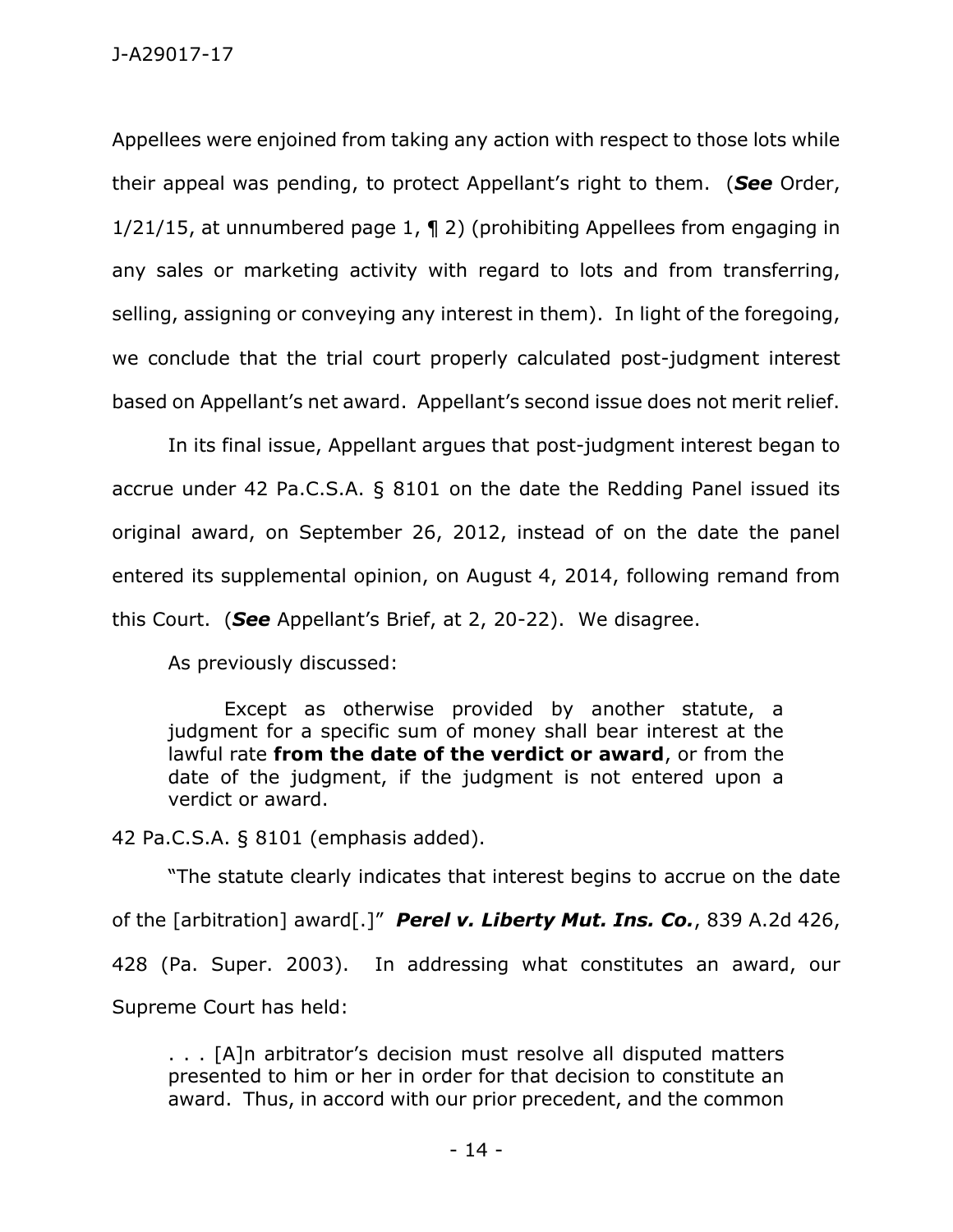and accepted meaning of the term award as it is generally used in the context of arbitration proceedings, we hold that, for an arbitrator's decision to constitute an award within the meaning of Section 7341 [relating to common law arbitration], it must be a ruling by the arbitrator **which finally resolves all disputed matters submitted to him or her by the parties and must, therefore, include the arbitrator's decision on all outstanding legal issues, and all necessary factual determinations**.

*Fastuca*, *supra* at 1240–41 (citations omitted) (emphasis added).

Here, a prior panel of this Court, in a decision filed on April 1, 2014, expressly determined that, "pursuant to *Fastuca,* the Redding Panel's [September 26, 2012] decision **does not constitute a common law arbitration award**," because Appellant's claim for counsel fees remained unresolved. (*Strausser*, 89 A.3d at 298) (emphasis added). The panel further "conclude[d] that **no common law arbitration award exists** in this case[,]" and "the trial court lacked the authority to enter an order confirming the Redding Panel's decision and to enter judgment in conformity with that order." (*Id.* at 300) (emphasis added). It then **vacated** the judgment and remanded to allow "the [Redding] panel to complete its work." (*Id.*).

Upon remand, by letter to the Redding Panel dated June 9, 2014, Appellant withdrew its outstanding claim for attorney fees. In its supplemental opinion issued on August 4, 2014, the Redding Panel stated that "[a]s of June 9, 2014, all matters submitted by the parties have been decided[.] . . . The Panel has decided all outstanding legal issues, and made all necessary factual determinations." (Supplemental Opinion, 8/04/14, at 5 (footnote omitted); *see also id.* at 3). On appeal following entry of judgment in March 2015, this